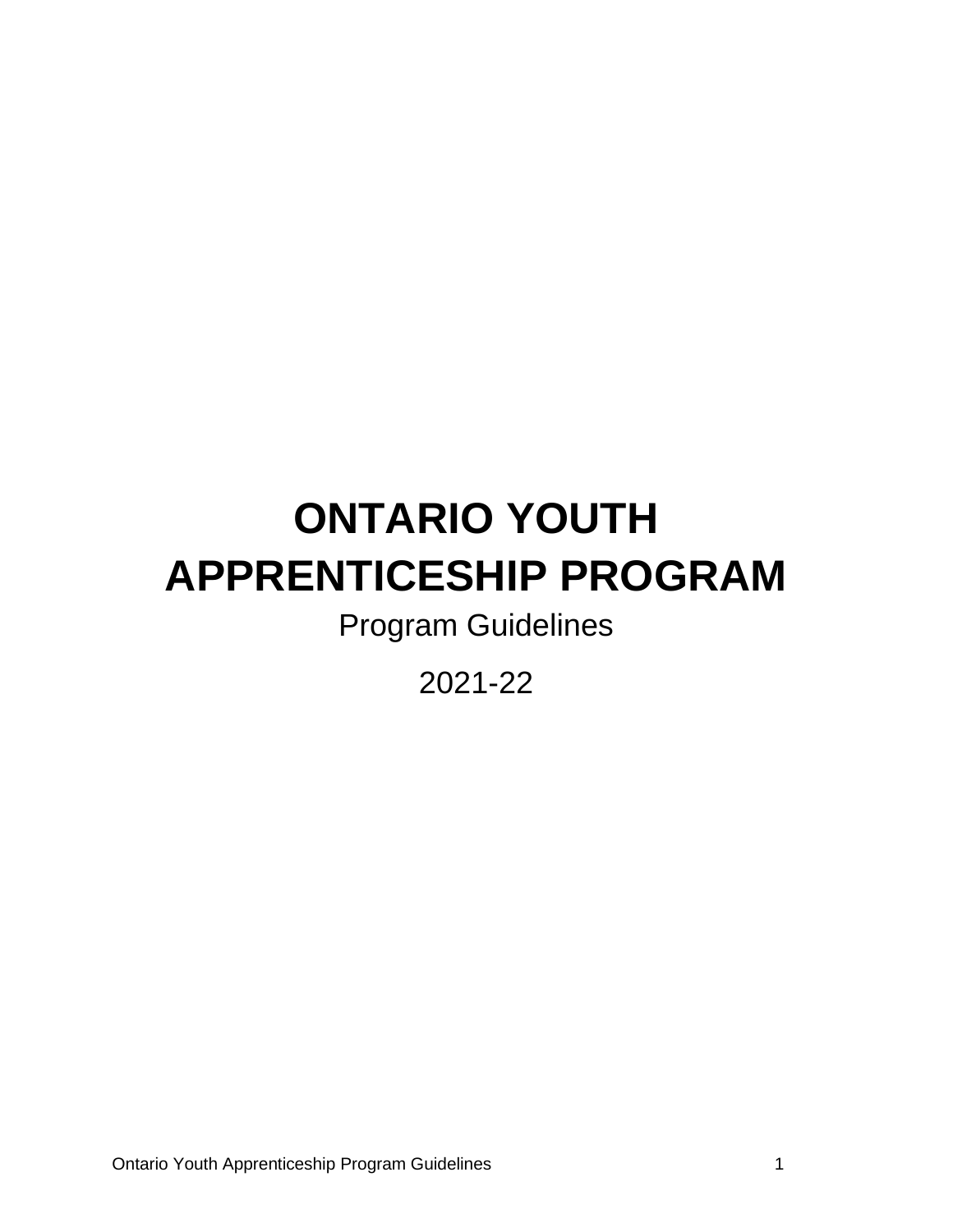#### <span id="page-1-0"></span>**Revisions History**

Revised: January 2021, Version 8: Changes to eligibility requirements to reflect summer component for Grade 10 students entering grade 11.

Revised: June 2020, Version 7: Changes reflect formatting and grammar edits, including an update to eligibility in Section 2.5.

Revised: January 2019, Version 6: Changes reflect the new name of the ministry, revised deadline for the business plan, and removal of references to the Ontario College of Trades.

Revised: December 2017, Version 5: Changes reflect program enhancements. Updated and provided clarity to Sections 2.1 Overview and 2.2 Goals; Added new sections 2.4.7 Recognition of the Training Completed/Skills Developed in the Cooperative Education Placement, 2.4.8 Development of OYAP Graduates Speakers Bureau; and 2.4.9 EO Information Sessions for graduating OYAP participants; Added clarifying details to Section 3.1 Roles and Responsibilities and Section 4.1 Performance Measures; Updated hyperlinks and Appendix A: Glossary of Terms

Revised: January 2017, Version 4: Changes reflect the new name of the ministry and revised deadline for the business plan.

Revised: March-2016, Version 3: Changes in document format as per AODA compliance requirements, editing

Revised: August 2015, Version 2: Change in document format, editing

Revised: February 2014, Version 1: Original document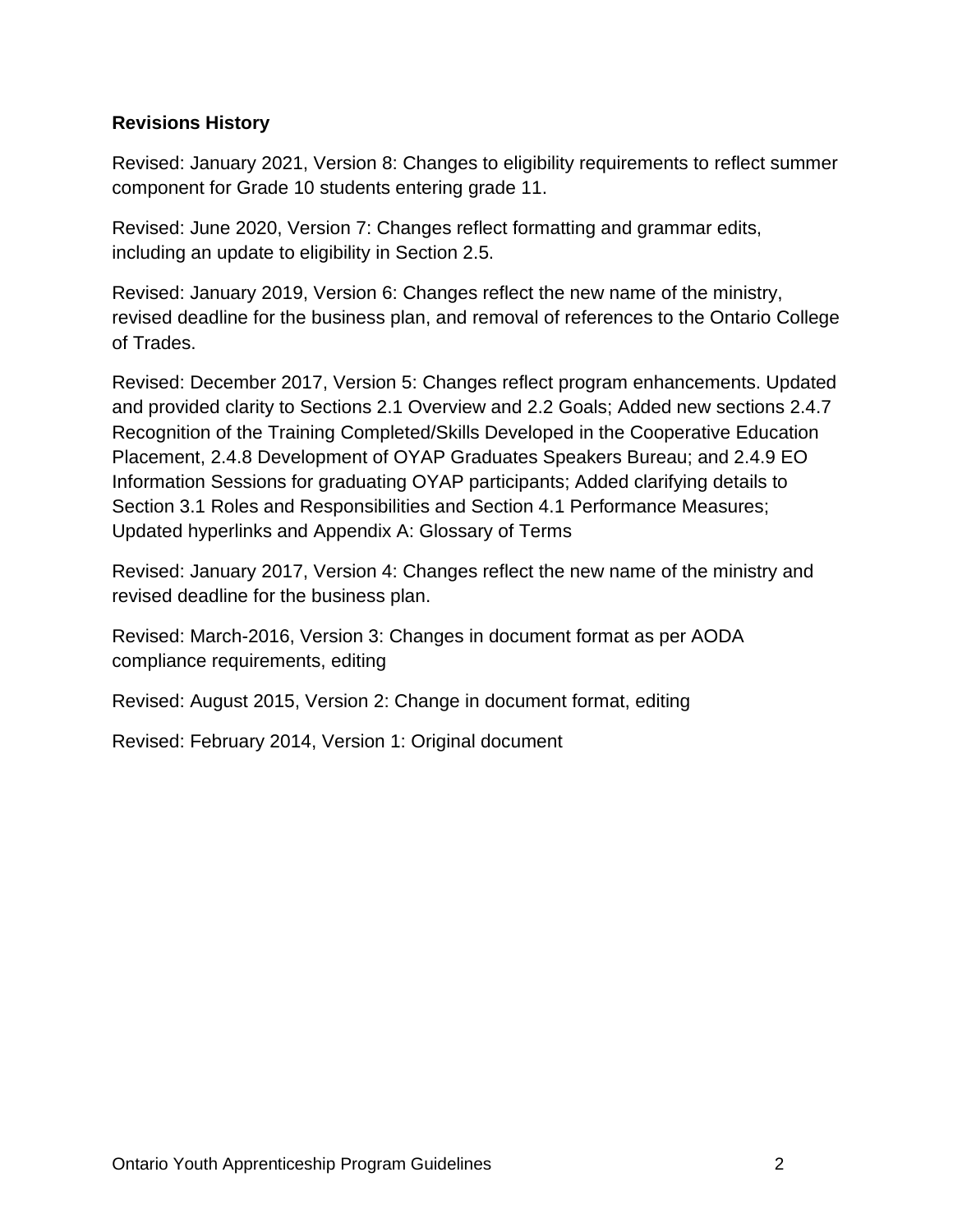# **CONTENTS**

| 2.4.2 OYAP Participants with Registered Training Agreements ("RTAs")7           |  |
|---------------------------------------------------------------------------------|--|
|                                                                                 |  |
|                                                                                 |  |
| 2.4.5. School-based Component - Level 1 Apprenticeship In-Class Training 9      |  |
|                                                                                 |  |
| 2.4.7 Recognition of the Training Completed/Skills Developed in the Cooperative |  |
|                                                                                 |  |
| 2.4.9                                                                           |  |
| 13                                                                              |  |
|                                                                                 |  |
|                                                                                 |  |
|                                                                                 |  |
|                                                                                 |  |
|                                                                                 |  |
|                                                                                 |  |
|                                                                                 |  |
|                                                                                 |  |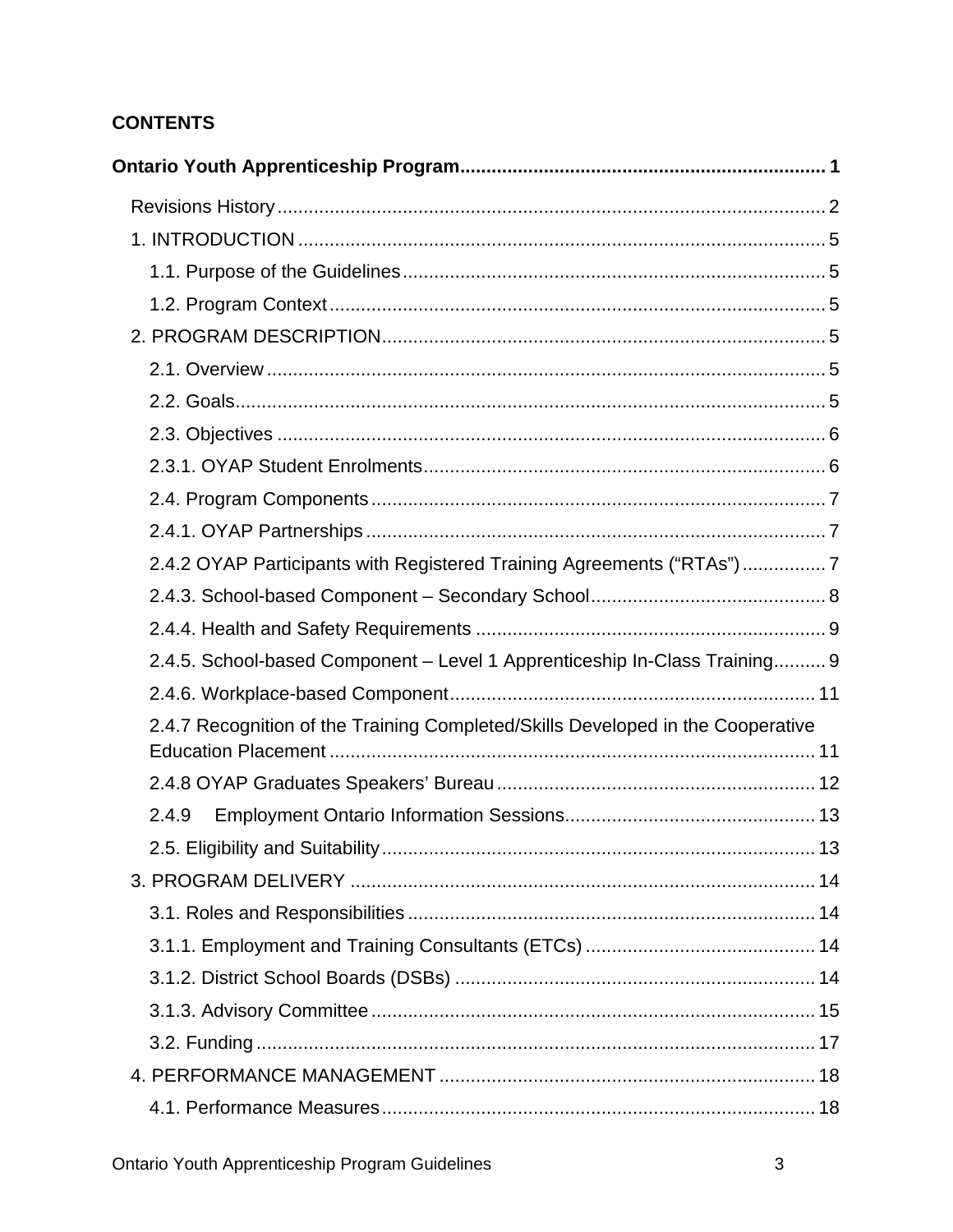| 5.7. Procedure for the Addition of OYAP Classes to In-Class Training Plans 22 |  |
|-------------------------------------------------------------------------------|--|
|                                                                               |  |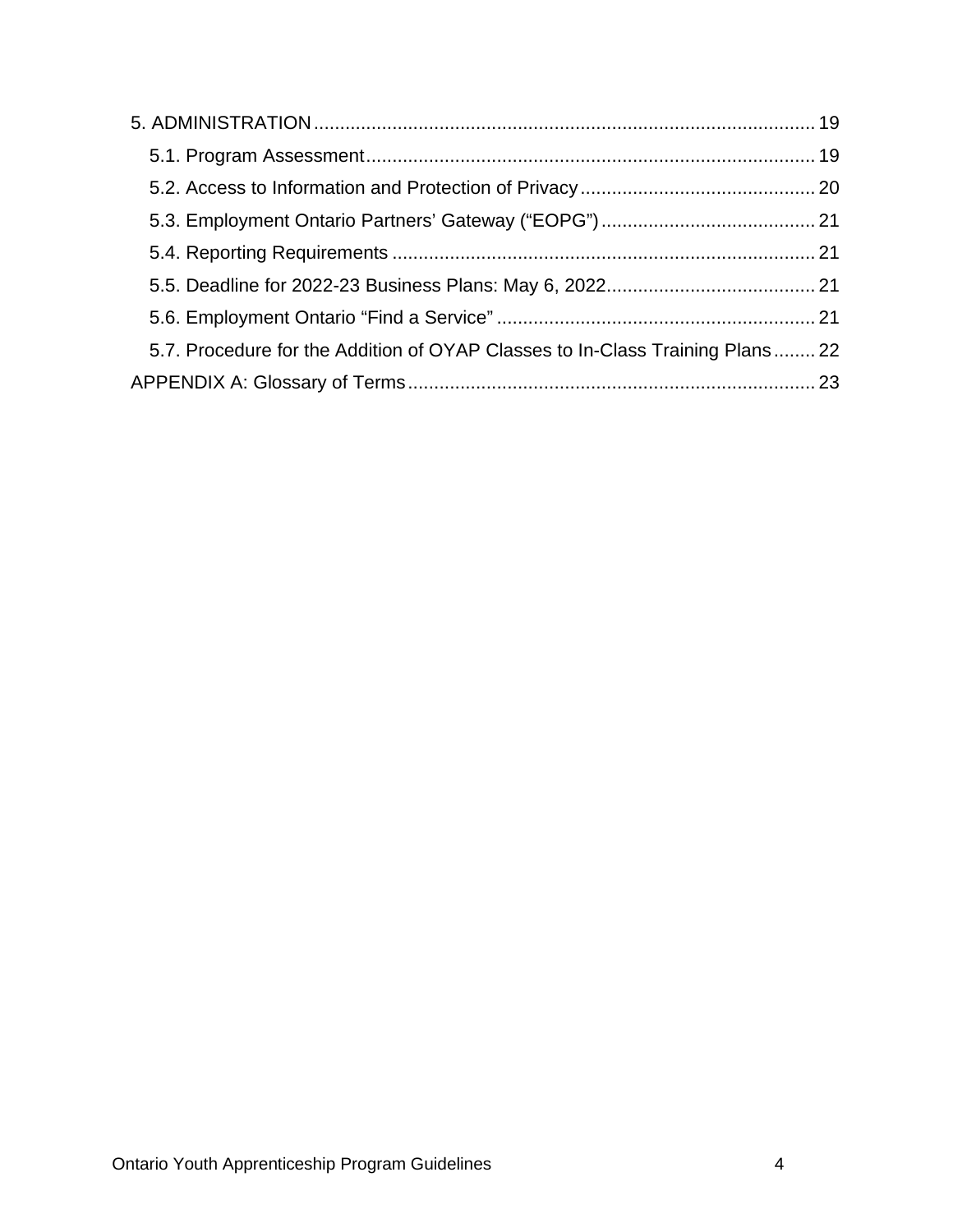#### <span id="page-4-0"></span>**1. INTRODUCTION**

#### <span id="page-4-1"></span>**1.1. Purpose of the Guidelines**

These guidelines are a resource to assist District School Boards ("DSBs") in delivering and administering the Ontario Youth Apprenticeship Program ("OYAP"). The guidelines may be amended at the sole discretion of the Ministry of Labour, Training and Skills Development ("MLTSD" or "the ministry") and should be regarded as a supplement to existing documents and agreements.

## <span id="page-4-2"></span>**1.2. Program Context**

One of the long-term priorities of the Ontario government is to anticipate, respond to and meet Ontario's future trades sector's labour needs, particularly through increasing the number of qualified tradespersons.

OYAP helps address this priority by increasing the number of secondary school students exploring careers in skilled trades and setting the groundwork for OYAP participants to successfully pursue careers in the trades. Through a cooperative education course, OYAP allows students to gain training in an apprenticeship trade of potential career interest.

#### <span id="page-4-3"></span>**2. PROGRAM DESCRIPTION**

#### <span id="page-4-4"></span>**2.1. Overview**

OYAP is a school-to-work program that opens the door for students to explore and work in apprenticeship trades, through a cooperative education program offered by a DSB. Students may have an opportunity to become registered apprentices and work towards becoming certified journeypersons in a skilled trade while completing the requirements to obtain their Ontario Secondary School Diploma ("OSSD").

#### <span id="page-4-5"></span>**2.2. Goals**

The program allows students to explore apprenticeship and consider careers in the skilled trades as attractive, viable options, on a similar footing with careers from other postsecondary pathways. OYAP provides opportunities for students to develop the skills, knowledge and habits associated with education and career/life planning. Through these experiences, students develop a greater understanding of themselves and the opportunities that are available to them. In practical ways they come to see the connections between their learning, well-being and their lives beyond school, which can enhance their ability to make informed decisions, set goals and develop plans to achieve those goals.

The program also allows students to complete secondary school credits to obtain their OSSD. In addition, participants that complete the workplace-based learning component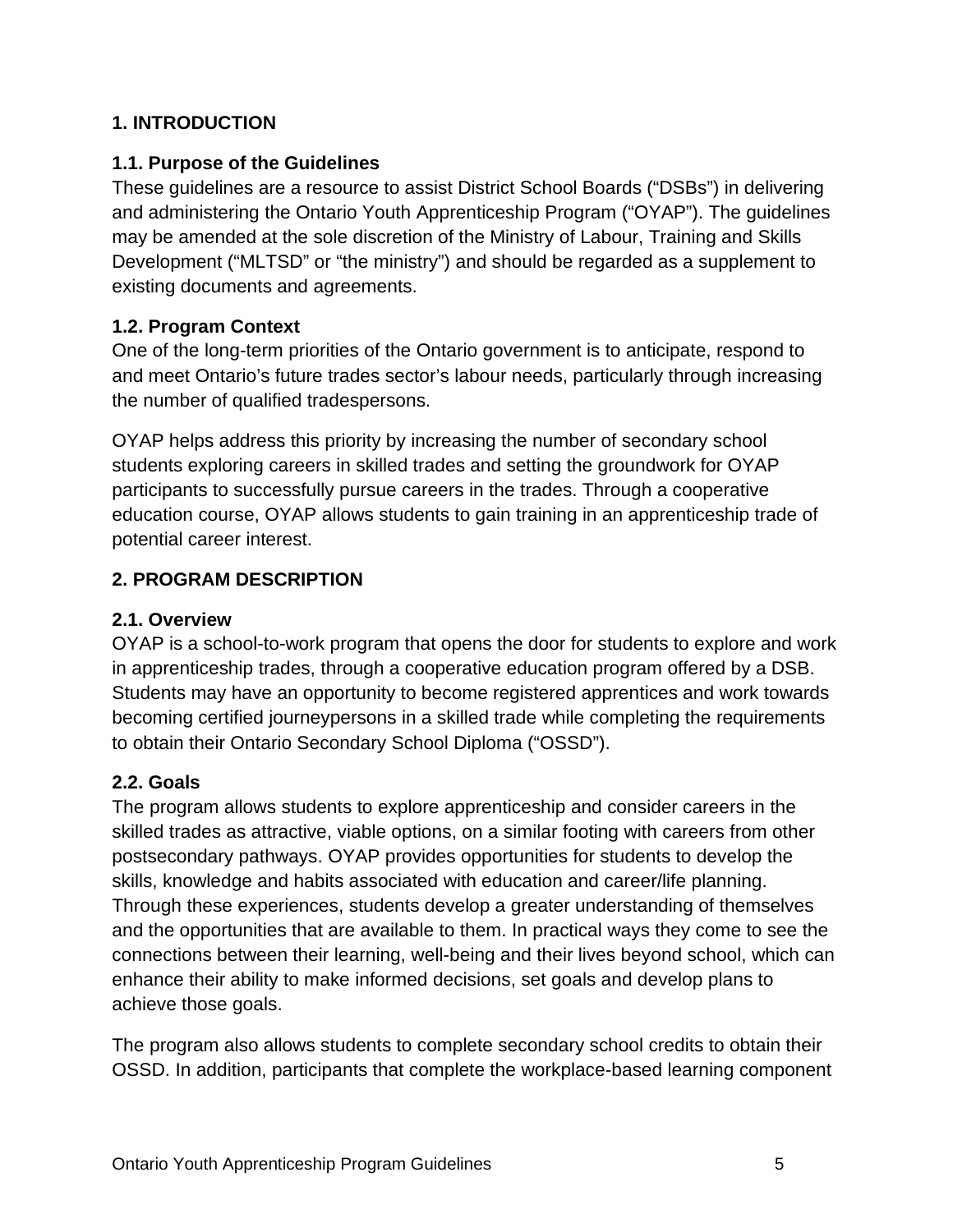may be recognized by MLTSD as having completed a portion of the on-the-job training requirements of a formal apprenticeship.

The goal of the program is to enable students to explore a career in the skilled trades and, if chosen, make the school-to-work transition by direct entry into apprenticeship training.

## <span id="page-5-0"></span>**2.3. Objectives**

OYAP supports the development, implementation and expansion of apprenticeship related secondary school initiatives, including transition programs such as cooperative education and work experience opportunities.

The ministry has three objectives for strengthening the current apprenticeship system in Ontario:

- 1. Developing clearer pathways for learners;
- 2. Engaging learners in the apprenticeship system who are from groups that are currently underrepresented within the apprenticeship system; and
- 3. Supporting apprentices in successfully completing their training.

DSBs can support ministry objectives through OYAP by ensuring that students have the information, resources, and support to explore apprenticeship as a career and education pathway. DSBs can also provide information to students who are graduating (and their parents), so they have the knowledge and supports to transition to, or continue, their apprenticeship training. Moreover, DSBs are encouraged to promote apprenticeships and support students from groups which are currently underrepresented within the apprenticeship system (e.g. women, Indigenous students, newcomers, Francophones, students with disabilities and racialized persons). DSBs that receive funding to deliver OYAP must demonstrate how they are using the resources to support these initiatives.

## <span id="page-5-1"></span>**2.3.1. OYAP Student Enrolments**

Participation in OYAP can result in several positive outcomes for students, including that the student:

- Remains in OYAP as a participant;
- Remains in OYAP as a participant and registers as an apprentice while in the program;
- Remains enrolled in secondary school and obtains an OSSD;
- Completes OYAP, obtains an OSSD and later formally registers as an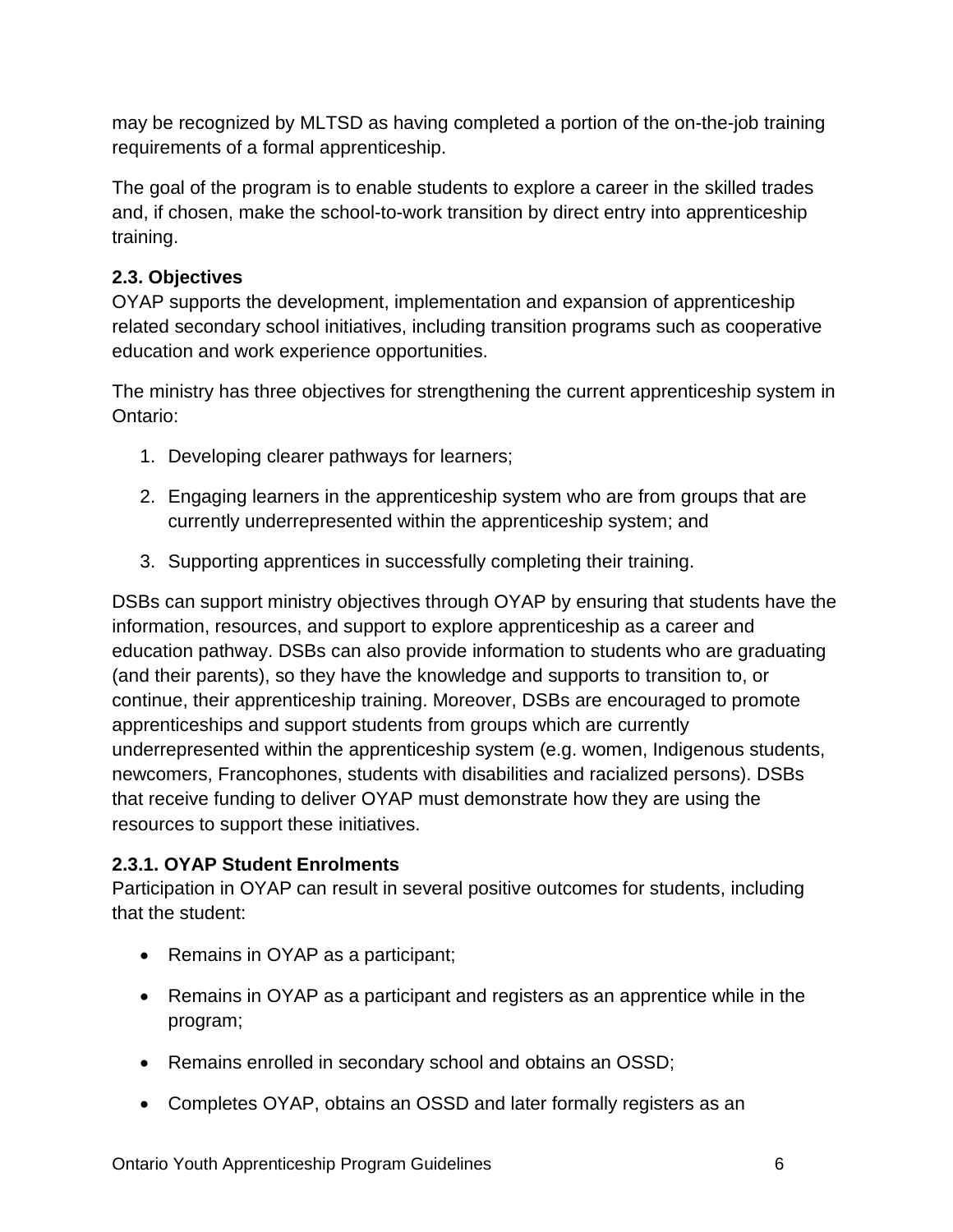apprentice; or,

• Transitions from secondary school into trades-related employment or education.

Outcomes leading to students completing their apprenticeship programs and working in the trades are directly tied to the government's goal of increasing the number of tradespersons in the labour market in order to meet future labour market demands.

All of the above are positive results which enhance the learning and development of students and increase exposure to and understanding of the trades and apprenticeship pathway.

To make an informed decision regarding OYAP enrolment, trade selection and (potential) registration of a training agreement, students and parents need a clear understanding of the potential career opportunities related to apprenticeship and the skilled trades. Labour market employment information highlighting projected demand for skilled trades should be used to help students and parents who are interested in OYAP understand the benefit of the program.

Students should be well-informed and supported by their educator team in the selection of their preferred trade and in their understanding of the apprenticeship pathway and careers in the trades.

DSBs are responsible for promoting and developing this understanding with students and parents. This includes assisting and empowering students in making informed decisions as they relate to OYAP, opportunities to take Level 1 apprenticeship in-school training, and on-the-job training demands.

# <span id="page-6-0"></span>**2.4. Program Components**

## <span id="page-6-1"></span>**2.4.1. OYAP Partnerships**

A key component of OYAP is the labour market, community and employer partnerships with the DSB. Employers play a significant role in the implementation of OYAP by providing relevant learning through cooperative education placements in apprenticeship trades. OYAP funding must be used to create or support such partnerships.

# <span id="page-6-2"></span>**2.4.2 OYAP Participants with Registered Training Agreements ("RTAs")**

OYAP participants, who meet the criteria set out in the MLTSD [OYAP Registration](http://www.tcu.gov.on.ca/eng/eopg/programs/oyap.html)  [Guidelines,](http://www.tcu.gov.on.ca/eng/eopg/programs/oyap.html) may have the opportunity to enter into a training agreement with a sponsor and register it with MLTSD. This is referred to as a Registered Training Agreement (RTA).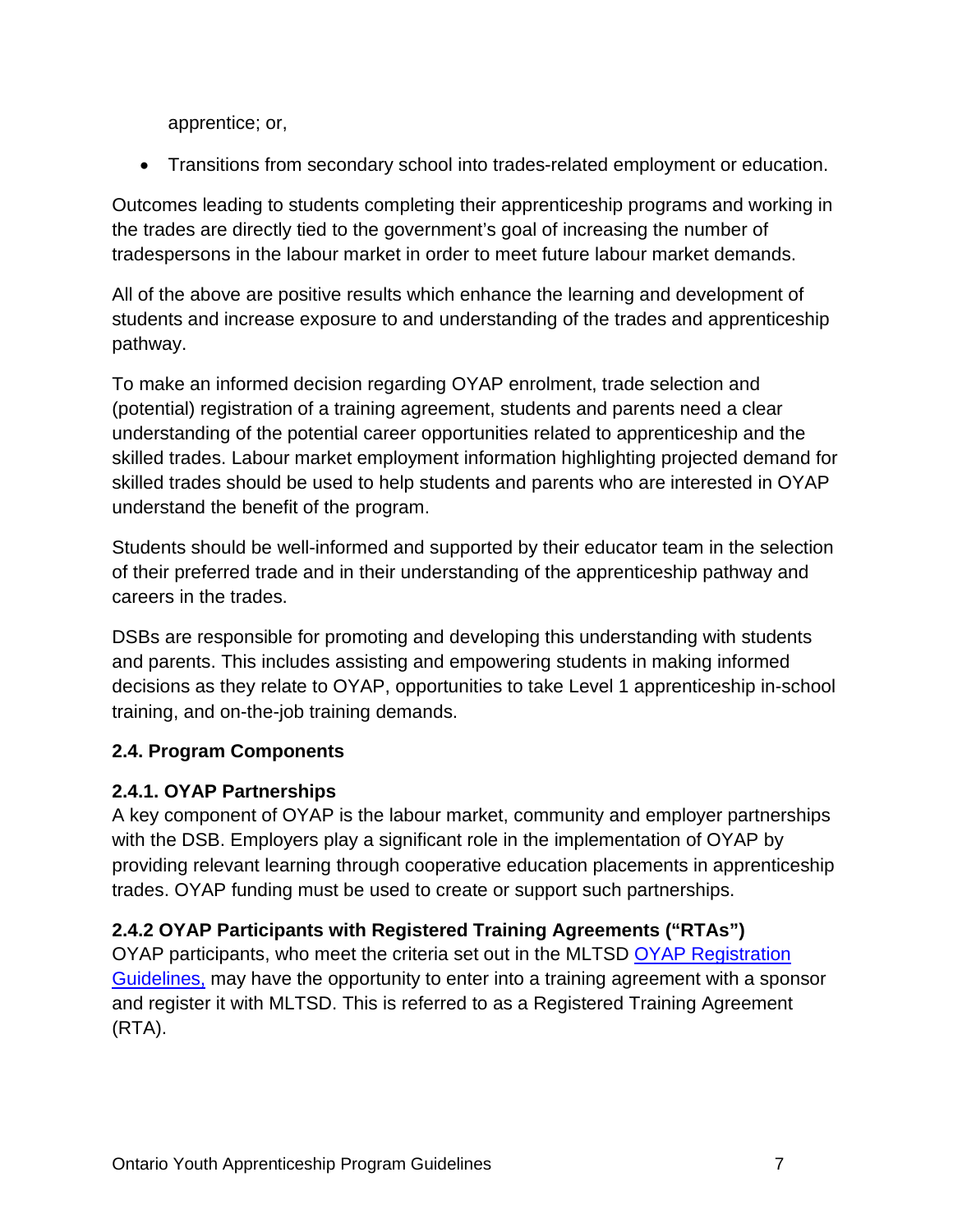The primary role of DSBs related to OYAP participants with RTAs is to provide information, resources, and supports to students and their parents to make an informed decision about the option to formally register as an apprentice while in OYAP.

Registrations are reviewed on a case-by-case basis by MLTSD Employment and Training Consultants ("ETCs"). DSB staff are responsible for recommending appropriate students for registration and for confirming that employers are willing to sponsor participants. ETCs are responsible for ensuring that employers can meet the obligations of a sponsor for the purpose of ensuring that an apprentice is provided with the training required as part of an apprenticeship program. For further details, please see [OYAP](http://www.tcu.gov.on.ca/eng/eopg/programs/oyap.html)  [Registration Guidelines.](http://www.tcu.gov.on.ca/eng/eopg/programs/oyap.html)

In addition, the [Pathways to Apprenticeship: Options for Secondary Students](http://www.edu.gov.on.ca/eng/teachers/studentsuccess/PathwayApprentice.pdf) provides further details about OYAP participants with RTAs. This document can be found on the [Employment Ontario Partners' Gateway \("EOPG"\).](http://www.ontario.ca/eopg)

#### <span id="page-7-0"></span>**2.4.3. School-based Component – Secondary School**

As noted in Section 2.5 Eligibility and Suitability, OYAP participants may be enrolled as full-time or part-time students in a secondary school at a DSB.

Cooperative education must be delivered in accordance with the requirements outlined in [The Ontario Curriculum, Grades 11 and 12: Cooperative Education, 2018.](http://www.edu.gov.on.ca/eng/curriculum/secondary/cooperative-education-2018.pdf)

OYAP is a specialized program that enables students to earn credits towards their OSSD by taking a cooperative education course for which the community component is in an apprenticeship trade.

In order to be eligible for OYAP, students must be 15 years of age or older, have completed 14 credits towards the OSSD, and be enrolled as a full-time or part-time student in a secondary school. Students, and their parents, if required, must also complete an OYAP Participant Application Form. Once that form is completed, students are considered "OYAP participants".

As an OYAP participant, a student may have the opportunity to become an apprentice, with a registered training agreement, while attending secondary school. As an apprentice, a student may have the opportunity to complete Level 1 apprenticeship training offered by a Training Delivery Agent ("TDA") approved by the ministry.

In addition to the information in "Developing and Implementing the Student's Cooperative Education Learning Plan" on pages 24–26 of [The Ontario Curriculum,](http://www.edu.gov.on.ca/eng/curriculum/secondary/cooperative-education-2018.pdf)  [Grades 11 and 12: Cooperative Education, 2018,](http://www.edu.gov.on.ca/eng/curriculum/secondary/cooperative-education-2018.pdf) the Student's Cooperative Education Learning Plan of an OYAP student includes the relevant skills or skill sets outlined in the on-the-job Apprenticeship Training Standard ("ATS") for the specific trade. Students and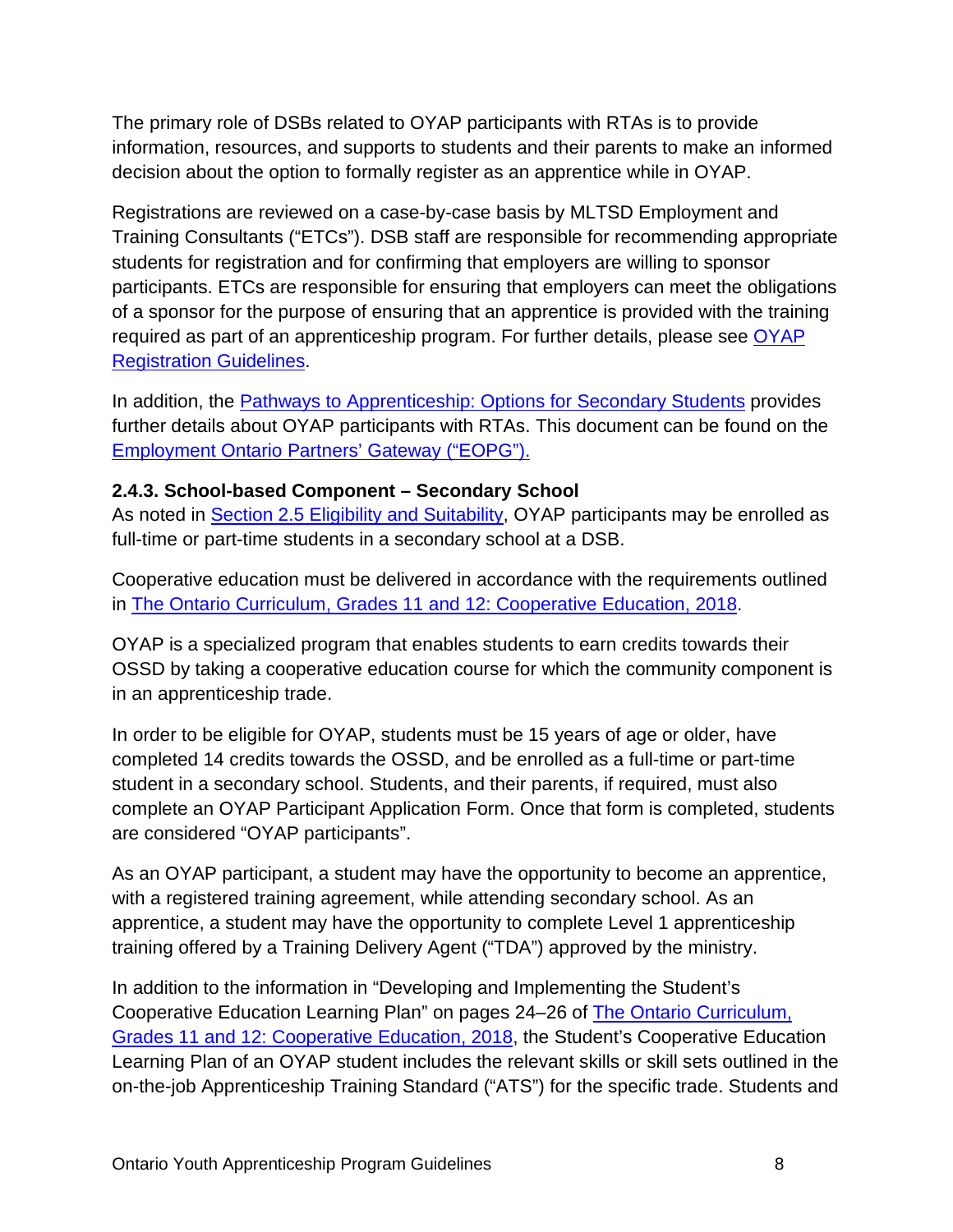OYAP placement employers or placement supervisors are required to document a student's achievement of these skills or skill sets from the apprenticeship training standard in their learning plan.

#### <span id="page-8-0"></span>**2.4.4. Health and Safety Requirements**

Health and Safety instruction must be delivered in accordance with [The Ontario](http://www.edu.gov.on.ca/eng/curriculum/secondary/cooperative-education-2018.pdf)  [Curriculum, Grades 11 and 12: Cooperative Education, 2018.](http://www.edu.gov.on.ca/eng/curriculum/secondary/cooperative-education-2018.pdf)

Students in OYAP must be provided with trade-specific health and safety training by the placement employer or placement supervisor.

For example, Working at Heights ("WAH") – Fundamentals of Fall Protection training is a requirement of an employer to train a worker who may be working at heights and to have proper fall protection equipment if they are exposed to a risk of falling more than three metres. Some students, in particular OYAP participants, who are also enrolled in the Specialist High Skills Major ("SHSM") program, may have previously received safety training that includes WAH. The employer is still required to provide site- and equipment- specific training based on the particular circumstances of where the student will be working. This must be validated on the job site to be recognized by the Ministry of Labour, Training and Skills Development. For additional details it is recommended that the DSB contact the Infrastructure Health & Safety Association or visit the website at [www.ihsa.ca](http://www.ihsa.ca/) for more detailed information.

OYAP participants are to receive the equivalent level of health and safety requirements as all other apprentices. All students participating in OYAP, whether registered apprentices or not, are expected to include all applicable health and safety components of the trade's training standard or schedule of training and applicable health and safety training in the Student's Cooperative Education Learning Plan.

<span id="page-8-1"></span>**2.4.5. School-based Component – Level 1 Apprenticeship In-Class Training** DSBs are encouraged to incorporate apprenticeship Level 1 curriculum into the secondary school curriculum. Students who complete these courses are eligible to challenge the Level 1 exemption test, where one exists.

Students have several options:

1. Write the exemption test as arranged by the DSB. Any fees associated with writing the exemption test would be covered through OYAP funds. Fees may range up to \$150 per student.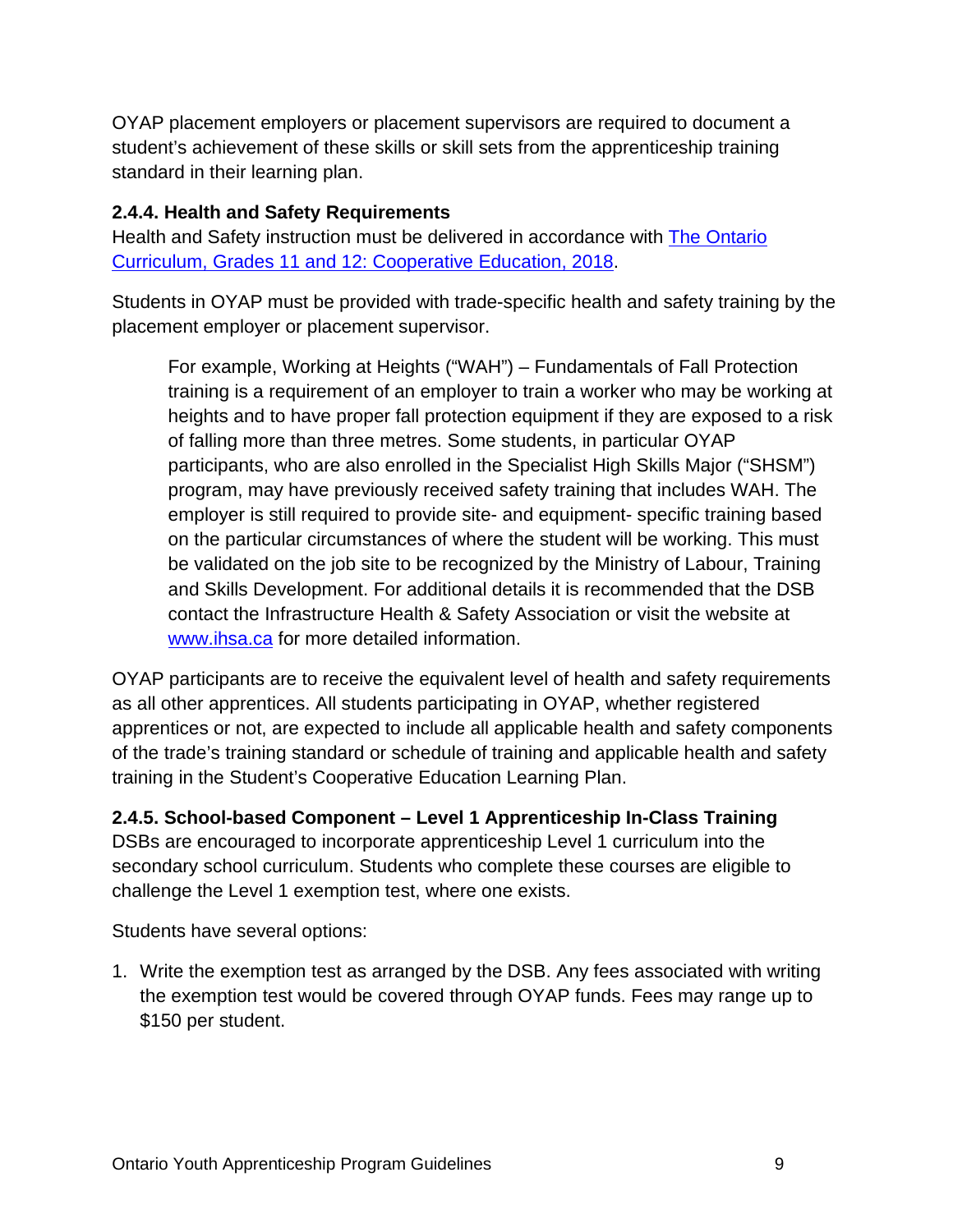- 2. Schedule an appointment with a public College of Applied Arts and Technology ("CAAT" or "public college") to write the exemption test. Students are responsible for any costs associated with writing the exam after graduation.
- 3. Register as an apprentice and re-take the entire level as part of their apprenticeship training.

Exemption tests are available only through CAATs. It is important for the DSB to verify that an exemption test is available for the specific trade. Please note that, if a student is unsuccessful in passing their exemption test, there is a waiting period of three months before the exemption test can be rewritten. Candidates must provide proof (in the form of transcripts or other supporting documentation as appropriate) of upgrading before rewriting an exemption test.

DSBs are encouraged to explore the various Level 1 in-class apprenticeship training options available within the community either through the School College Work Initiative ("SCWI") or through MLTSD-approved non-college TDAs.

a) SCWI and OYAP

- A close working relationship exists between OYAP and SCWI program. It is essential that all DSB OYAP Coordinators become familiar with the [SCWI](http://www.edu.gov.on.ca/eng/teachers/studentsuccess/dual.html) program [guidelines.](http://www.edu.gov.on.ca/eng/teachers/studentsuccess/dual.html)
- Only a CAAT approved as a TDA may offer Level 1 apprenticeship in-class training that is part of SCWI. Non-college TDAs are not eligible to participate in SCWI programs.
- Students in an approved SCWI program are eligible to earn dual credits that count towards their OSSD for successfully completing a Level 1 course. Students will receive one credit towards their OSSD for the successful completion of every 110 hours of in-school class time.
- OYAP participants must have RTAs to be eligible for OYAP/SCWI Level 1 inclass apprenticeship training programs that are college-delivered on college campus sites.
- SCWI Regional Planning Teams ("RPTs") must request seats for OYAP students to attend Level 1 apprenticeship in-class training. [See Section 5.7 Procedure for](#page-21-1)  [the Addition of OYAP Classes to In-Class](#page-21-1) Training Plans for instructions for the addition of OYAP classes to in-class training plans.
- See [Pathways to Apprenticeship: Options for Secondary School Students](http://www.edu.gov.on.ca/eng/teachers/studentsuccess/PathwayApprentice.pdf) for student eligibility and other details.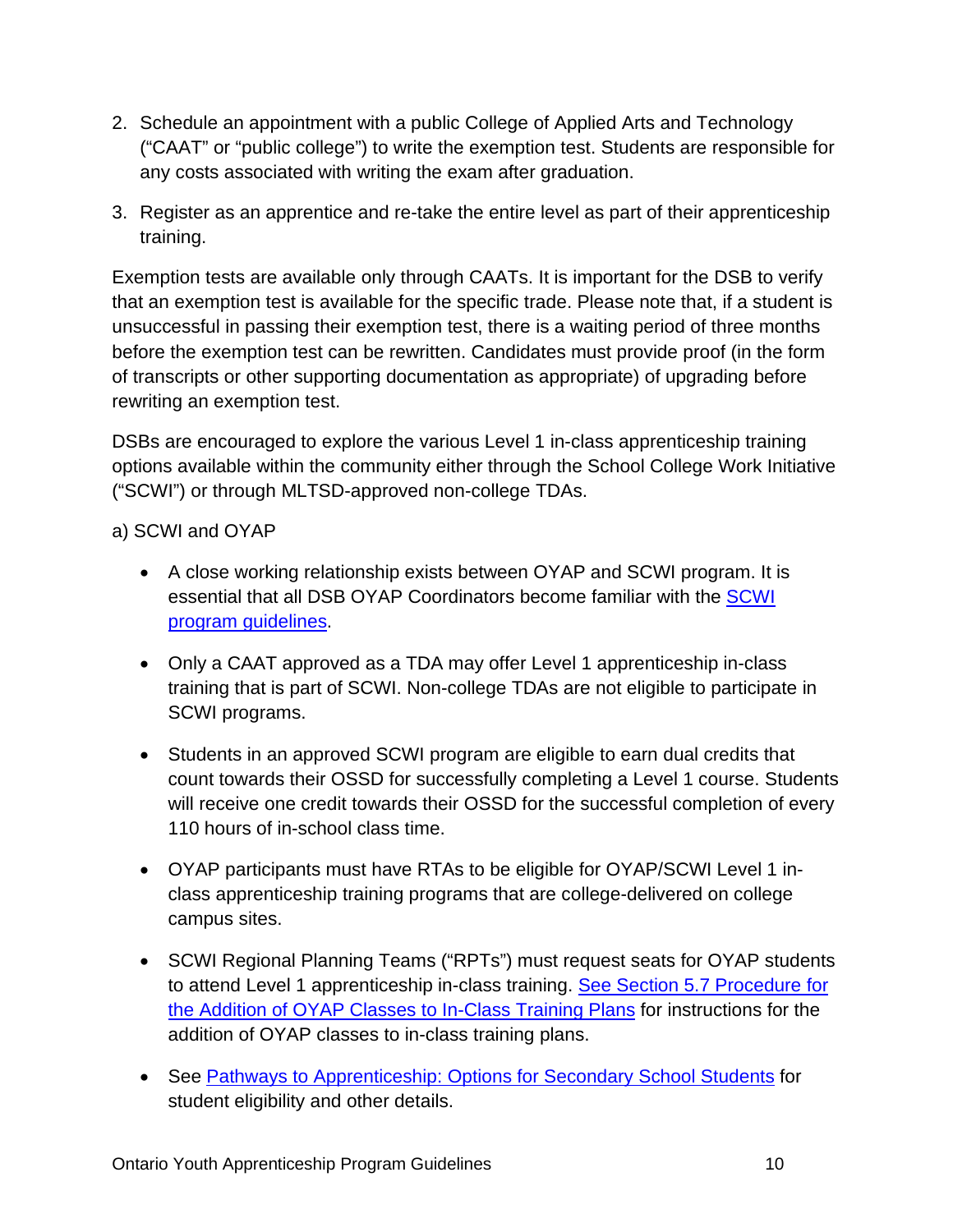b) Non-college MLTSD-Approved Training Delivery Agents (TDAs)

- OYAP participants must have RTAs to be eligible OYAP Level 1 in-class apprenticeship training at non-college TDAs. For further details, an overview of the OYAP registration process can be found on the [Employment Ontario](http://www.tcu.gov.on.ca/eng/eopg/programs/oyap.html)  [Partners' Gateway](http://www.tcu.gov.on.ca/eng/eopg/programs/oyap.html) (EOPG).
- OYAP apprentices (i.e. participants with RTAs) in these programs do not earn dual credits.
- DSBs must request funding for OYAP students to attend Level 1 apprenticeship in-class training. See Section 5.7 [Procedure for the Addition of OYAP Classes to](#page-21-1)  [In-Class Training](#page-21-1) Plans for instructions for the addition of OYAP classes to inclass training plans.

## <span id="page-10-0"></span>**2.4.6. Workplace-based Component**

- Students earn cooperative education credits towards their OSSD for experience in an apprenticeship trade.
- The student's cooperative education Learning Plan (LP) must be based on relevant expectations from the related Ontario curriculum course as well as the on-the-job training requirements outlined in the approved training standards for the trade.
- DSB's recruitment of students must be consistent with equal opportunity workplace principles.
- Employers offering training in apprenticeship trades will participate in the design of the work-based component.
- Cooperative education OYAP placement supervisors must document a student's achievement of the competencies outlined in the LP and in the approved training standards.

# <span id="page-10-1"></span>**2.4.7 Recognition of the Training Completed/Skills Developed in the Cooperative Education Placement**

The workplace-based component and/or any related training received during the cooperative education placement provides students with an opportunity to explore a career. Throughout the cooperative education program, students have an opportunity to reflect on their goals and their plans of how they will achieve them. In addition, they have multiple opportunities to reflect on their progress and make adjustments as needed as they consolidate their learning.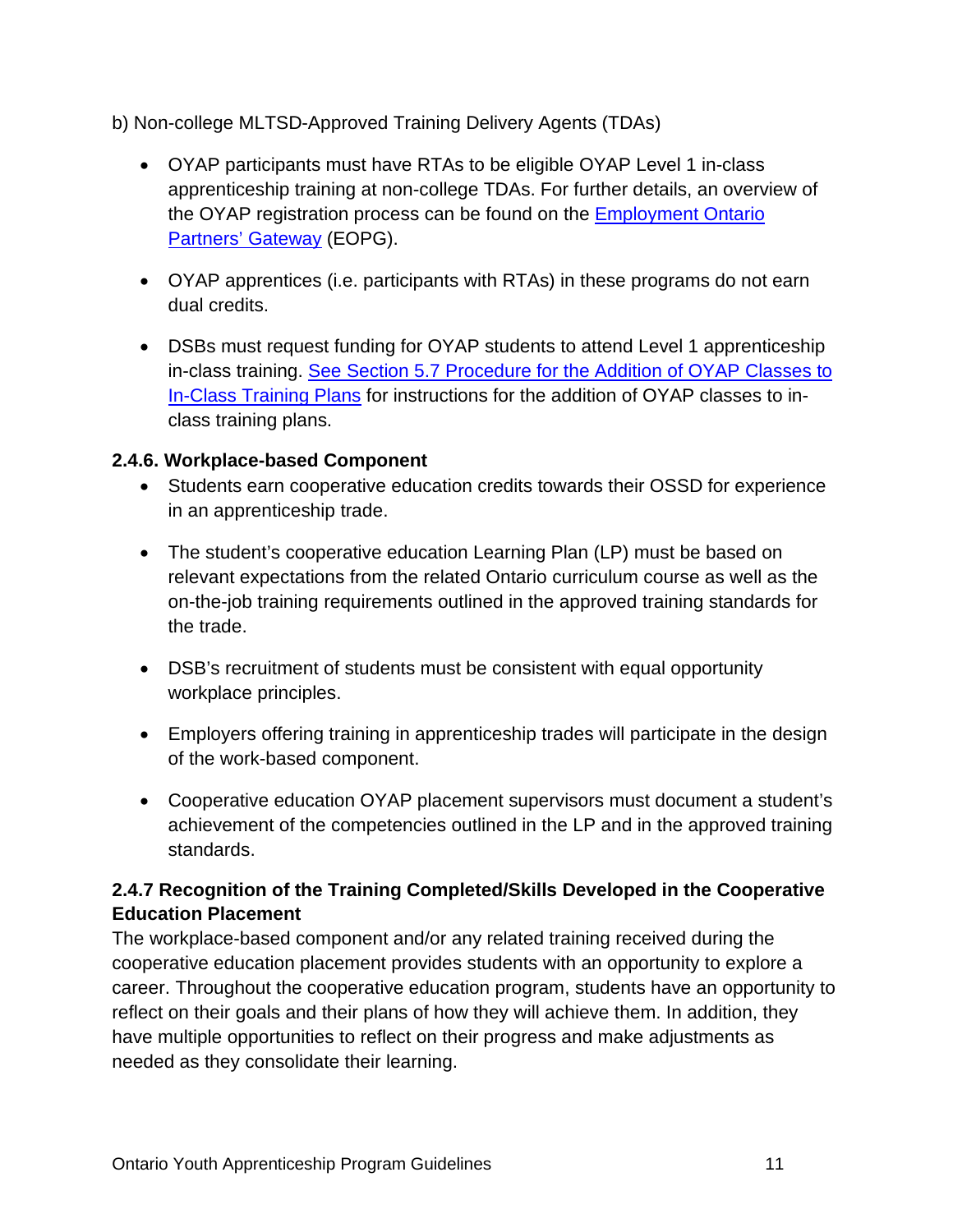Students participating in OYAP are encouraged to develop an academic and career portfolio outlining a summary of the training completed or skills developed in the cooperative education placement. The summary could include the following information for each skill developed/training taken:

- The name and date/duration of the training/placement;
- A brief account of the placement experience;
- Performance appraisals;
- A current résumé; and
- Any reference letters received.

DSBs must also provide OYAP participants with a certificate and/or letter of recognition. This will help students with their transition from secondary school to employment or further training. In addition, this will help students who have chosen the apprenticeship pathway to conduct a job search and find a sponsor to continue in the apprenticeship program. The certificate and/or letter of recognition should include:

- The name "Ontario Youth Apprenticeship Program (OYAP)" and the name of the trade(s);
- Name and date/duration of the OYAP placement(s) (i.e. employer); and
- Number of hours completed.

DSBs may want to include information on trade related certification and training, awards and accomplishments.

This will build on existing methods for documenting participation in OYAP, which include:

- The student's Cooperative Education Learning Plan provides a framework for purposeful learning in the cooperative education course.
- Work Education Agreement ("WEA") Documents hours completed at the placement.

## <span id="page-11-0"></span>**2.4.8 OYAP Graduates Speakers' Bureau**

DSBs, alone or in partnership with other DSBs, must create an OYAP Graduate Speaker's Bureau. This will provide an opportunity for past program participants who have become apprentices or journeypersons to choose to serve as mentors and ambassadors of the program at various events and forums. They may also participate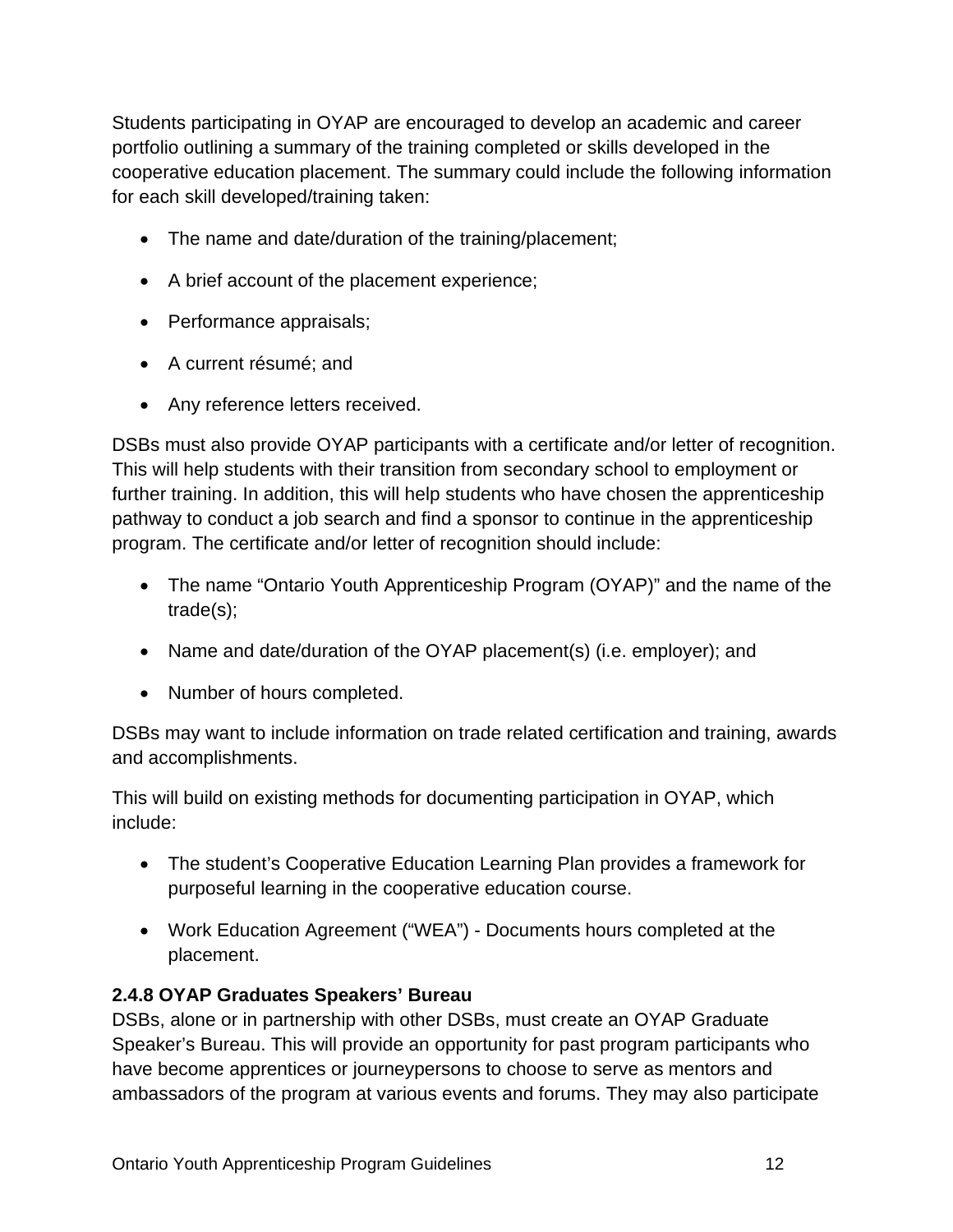on DSBs' OYAP Advisory Committees. This list should be updated annually so DSBs can access a current list of speakers.

# <span id="page-12-0"></span>**2.4.9 Employment Ontario Information Sessions**

To facilitate stronger connections between program participants and the labour market, DSBs must provide Employment Ontario ("EO") information sessions for graduating OYAP participants. EO Service Providers provide community supports and services to support individuals with employment and training needs. The EO information sessions will enable DSBs to connect with community organizations as well as provide supports to those students who are completing OYAP and are considering entering or continuing in the apprenticeship pathway upon graduation.

The number of sessions offered is at the discretion of the DSB, however efforts must be made to ensure that all graduating OYAP participants have an opportunity to participate. These sessions may be offered by a DSB alone or in partnership with other DSBs.

## <span id="page-12-1"></span>**2.5. Eligibility and Suitability**

Participants of OYAP are students who are in a cooperative education placement in an apprenticeship trade. OYAP is an option for secondary school students who meet the eligibility criteria.

To be eligible for participation in OYAP, students must:

- Have successfully completed a minimum of 14 credits toward their OSSD;
- Be at least 15 years of age; and,
- Be enrolled full-time or part-time in a secondary school at a DSB.

Cooperative education and OYAP places additional responsibilities on students. This responsibility should be considered when enrolling eligible Grade 10 students in the summer (July-August) prior to entering Grade 11 in the fall.

Secondary school students who obtain their OSSD but return to a secondary school for additional credits (i.e. "5<sup>th</sup> year") are also eligible for OYAP.

Adult students (over the age of 21) are also eligible for OYAP. To be eligible, adult students must:

- Have successfully completed a minimum of 14 credits toward their OSSD;
- Be enrolled full-time or part-time in a secondary school or a continuing education program in a DSB; and
- Be earning credits towards an OSSD, with the goal of obtaining an OSSD.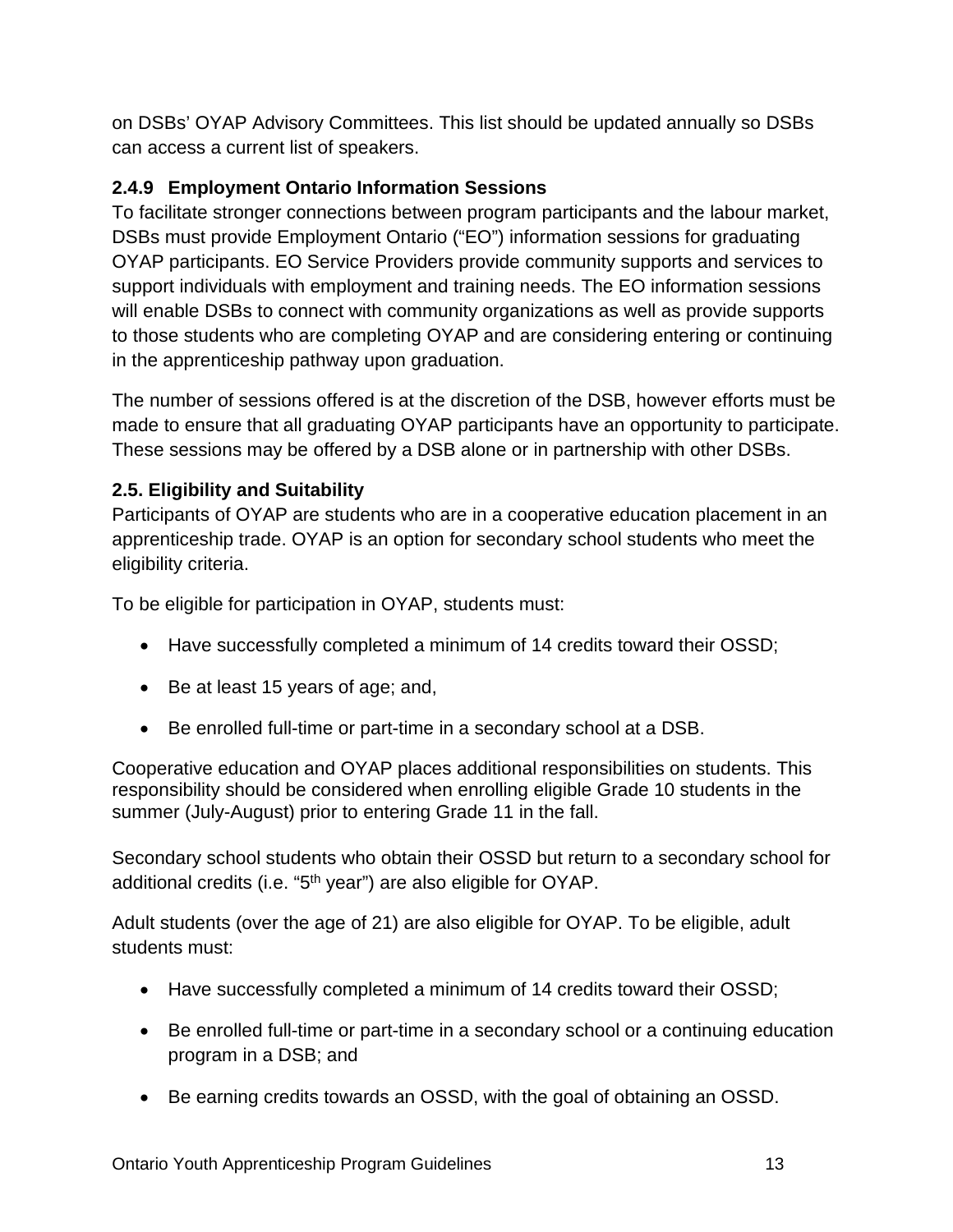Students who meet the participant eligibility may have the opportunity to register as an apprentice while in OYAP.

## <span id="page-13-0"></span>**3. PROGRAM DELIVERY**

## <span id="page-13-1"></span>**3.1. Roles and Responsibilities**

## <span id="page-13-2"></span>**3.1.1. Employment and Training Consultants (ETCs)**

ETCs are responsible for:

- Overseeing OYAP transfer payment agreements ("TPAs") between MLTSD and DSBs and monitoring compliance with TPA obligations; and
- Ensuring that employers who are willing to be sponsors under an RTA with OYAP participants can meet the obligations of a sponsor for the purpose of training in a trade under an apprenticeship program.

Both ministries and DSBs will undertake joint planning and evaluation of the implementation and delivery of OYAP through a formal annual review process.

## <span id="page-13-3"></span>**3.1.2. District School Boards (DSBs)**

DSBs must ensure a quality placement experience and training for the student as well as all other requirements as outlined in [The Ontario Curriculum, Grades 11 and 12:](http://www.edu.gov.on.ca/eng/curriculum/secondary/cooperative-education-2018.pdf)  [Cooperative Education, 2018.](http://www.edu.gov.on.ca/eng/curriculum/secondary/cooperative-education-2018.pdf)

They are also required to review the eligibility of prospective participating employers with their local MLTSD office to ensure that employers are up-to-date in approved apprenticeship training.

The role of the DSBs includes the following:

- Provide opportunities for students to participate in cooperative education in an apprenticeship trade while enrolled in secondary school;
- Provide information, resources and supports to students and their parents to enable them to make informed decisions about OYAP, registered training agreements, and opportunities for Level 1 apprenticeship in-class training;
- Provide guidance and support to students and their parents to make informed decisions about the apprenticeship pathway and careers in the trades;
- Ensure that students participating in OYAP meet eligibility requirements;
- Ensure that OYAP participants who request training agreements are the appropriate students for registration;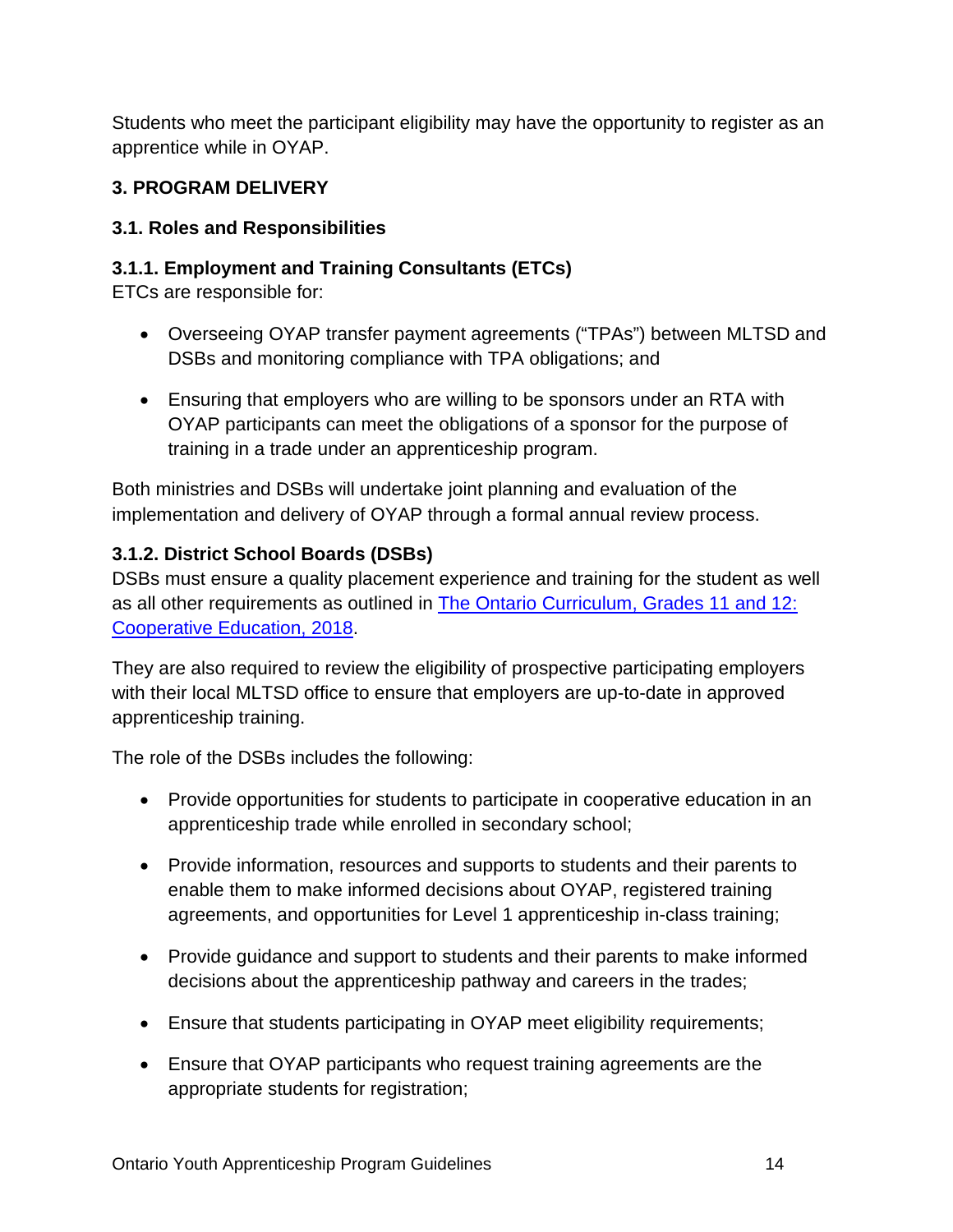- Consult with the local MLTSD office regarding apprenticeship registrations to review the eligibility of prospective sponsors;
- Consult with labour market partners and employers who can provide placements in apprenticeship trades;
- Create and/or be responsible for the activities of an Advisory Committee;
- Use OYAP funding to create partnerships or enhance existing partnerships, market the program, and provide student resources and supports;
- Provide OYAP participants with a certificate and/or letter of recognition;
- Provide EO information session(s) to graduating OYAP students;
- Create an OYAP Graduate Speaker's Bureau;
- Ensure that the mandatory OYAP Participant Application Form which includes a Notice of Collection and Consent is signed by the OYAP participant and their parent/guardian (see Section 5.2 [Access to Information and Protection of](#page-19-0)  [Privacy\)](#page-19-0);
- Use the **Employment Ontario Information System for Apprenticeship** (EOIS-APPR) system for data entry and administration of the program;
- Complete all reporting requirements by the established due dates (see Section 5.4 [Reporting Requirements\)](#page-20-1); and,
- Update Employment Ontario's "Find a Service" as required (see [Section 5.6](#page-20-3) [Employment Ontario "Find a Service"\)](#page-20-3).

## <span id="page-14-0"></span>**3.1.3. Advisory Committee**

DSBs must create and chair an OYAP Advisory Committee to provide support to the overall administration and delivery of OYAP including, apprenticeship placements. If this is not feasible, the DSBs will still be responsible for the activities expected of an Advisory Committee.

The role of the Advisory Committee may include the following:

- Analyzing local labour market information to identify local community partners for OYAP placements in high demand trades and in trades that are aligned with student interests;
	- o Highlighting local high demand trade opportunities for students/parents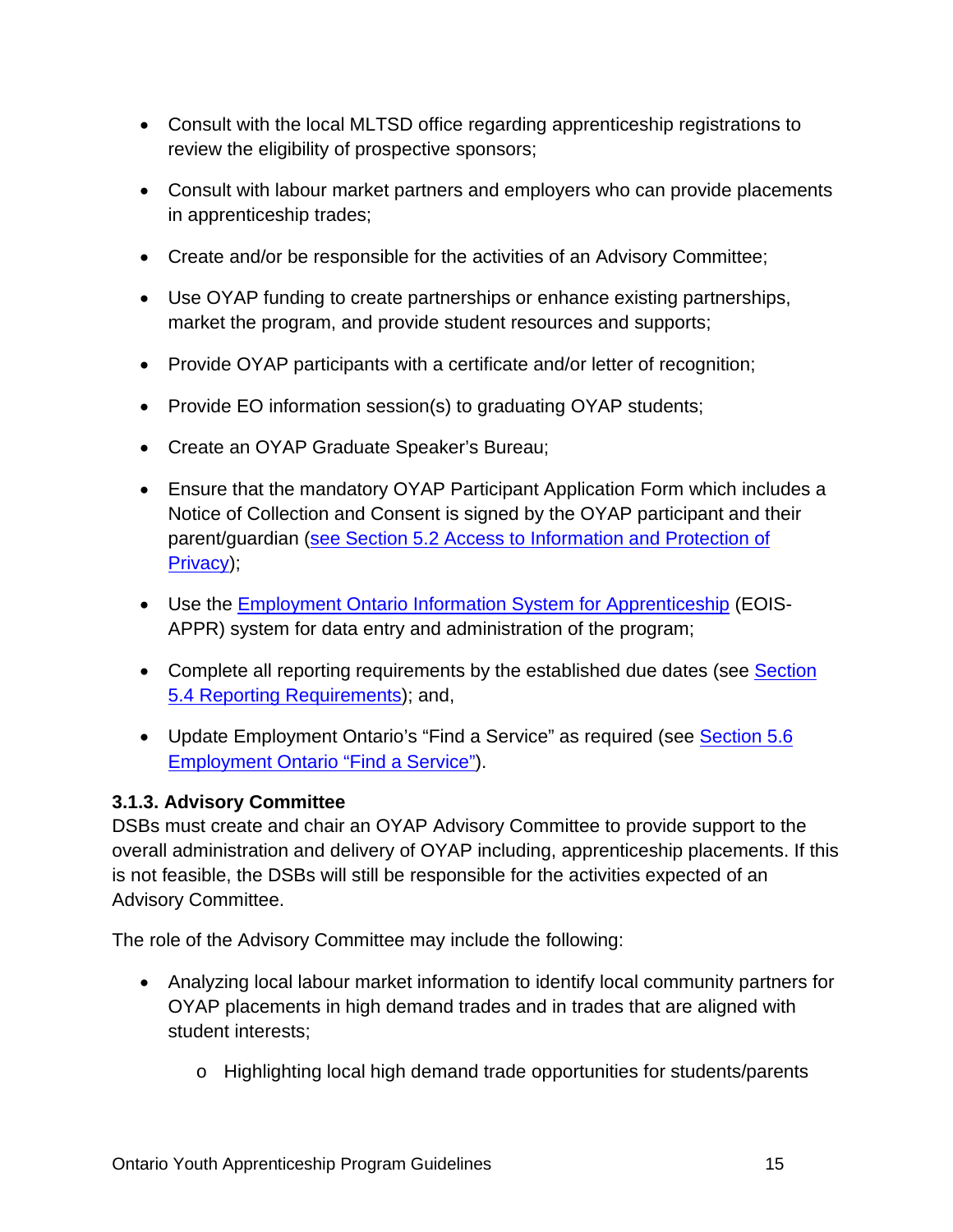- Designing effective processes for recruiting and selecting OYAP students;
- Developing and implementing strategies to recruit employers;
	- $\circ$  Identifying and recruiting potential high demand trade community partners
- Marketing the program (and trades opportunities) to students, parents, educators and the community;
- Evaluating program performance;
- Identifying, developing and recommending success-based strategies to align student expectations with:
	- o OYAP and apprenticeship program processes,
	- o Requirements to advance (if desired) in the selected trade beyond the OYAP program, and
	- o Future projected labour market demand and earning opportunities in the selected trades.

Employers and labour market partners are a key component to the success of OYAP and should be included in the Advisory Committee.

DSBs and their Advisory Committees may consult Education Officers (Ministry of Education) and ETCs (MLTSD) for information, resources, and supports related to the effective delivery of OYAP.

Advisory Committee members may include/be a member of:

- Employers/Employer Associations;
- Chambers of Commerce;
- OYAP coordinator/DSB supervisory officer;
- Secondary school teachers / school counsellors;
- Technological education lead/consultant/coordinator;
- Student Success teacher/lead;
- Regional Planning Team (SCWI) members;
- Current OYAP students and graduates;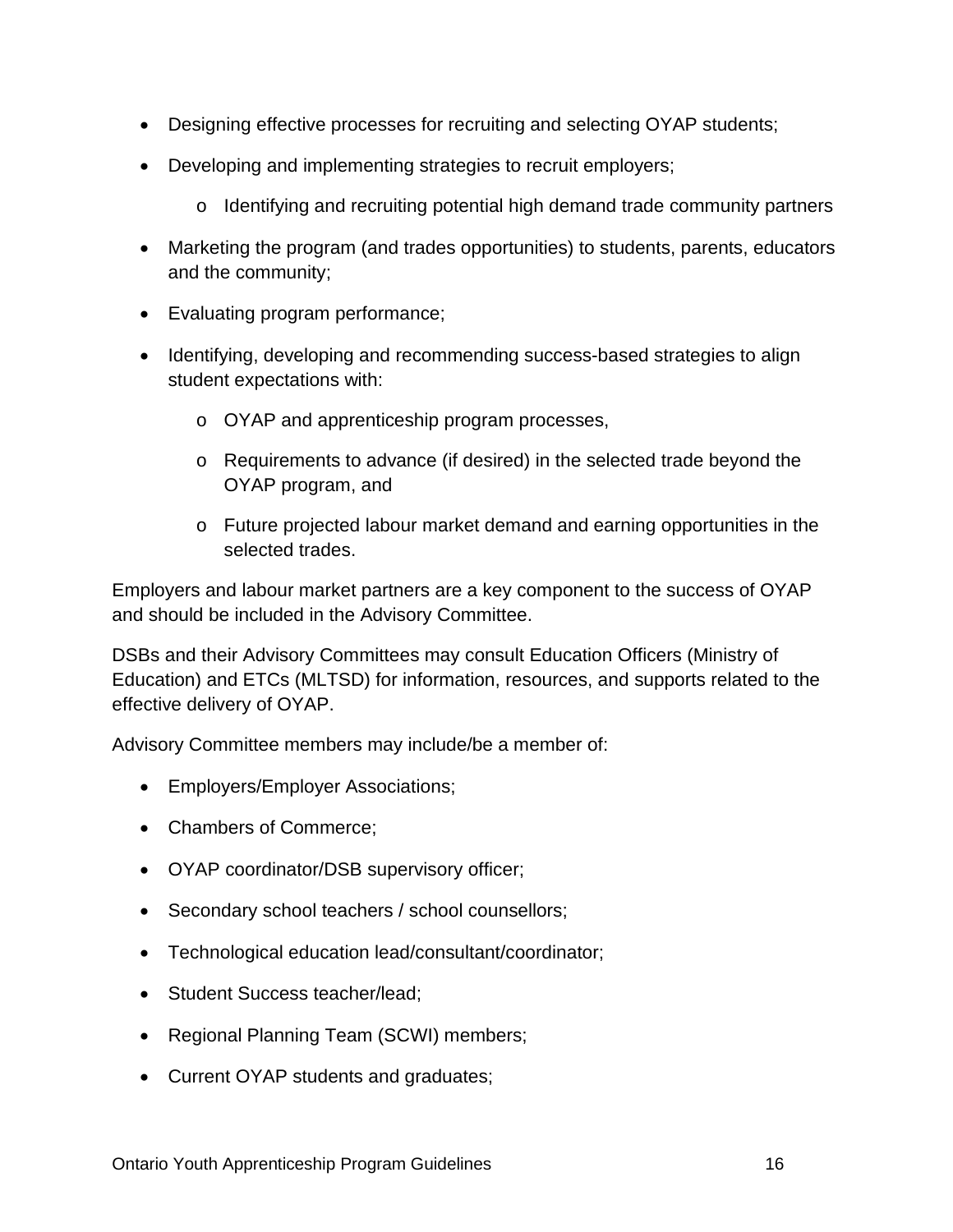- OYAP Graduate Speakers' Bureau;
- Employment Ontario Service Provider;
- Parents/school council;
- Industry Education Council;
- Special Education Advisory Committee;
- Community agencies and associations;
- Colleges of Applied Arts and Technology;
- Local Training Boards or Local Employment Planning Councils ("LEPCs");
- Trade unions and associations;
- Marketing or other functional experts;
- Specialist High Skills Major (SHSM) board lead;
- Skills Canada-Ontario board contact;
- Math lead/consultant/coordinator;
- Experiential Learning/Pathways lead/consultant/coordinator;
- DSB Indigenous Education Lead; and
- Cooperative Education lead/consultant/coordinator.

#### <span id="page-16-0"></span>**3.2. Funding**

OYAP funding is provided by MLTSD to DSBs to support program delivery. Funding must be used to support the creation and enhancement of labour market partnerships, market the program, and provide student resources and support.

Funding is determined by:

- A base amount;
- The number of secondary schools within DSBs participating in OYAP;
- The total number of students participating in OYAP (from most recent year's results); and
- The total number of OYAP registrations (RTAs) (from most recent year's results).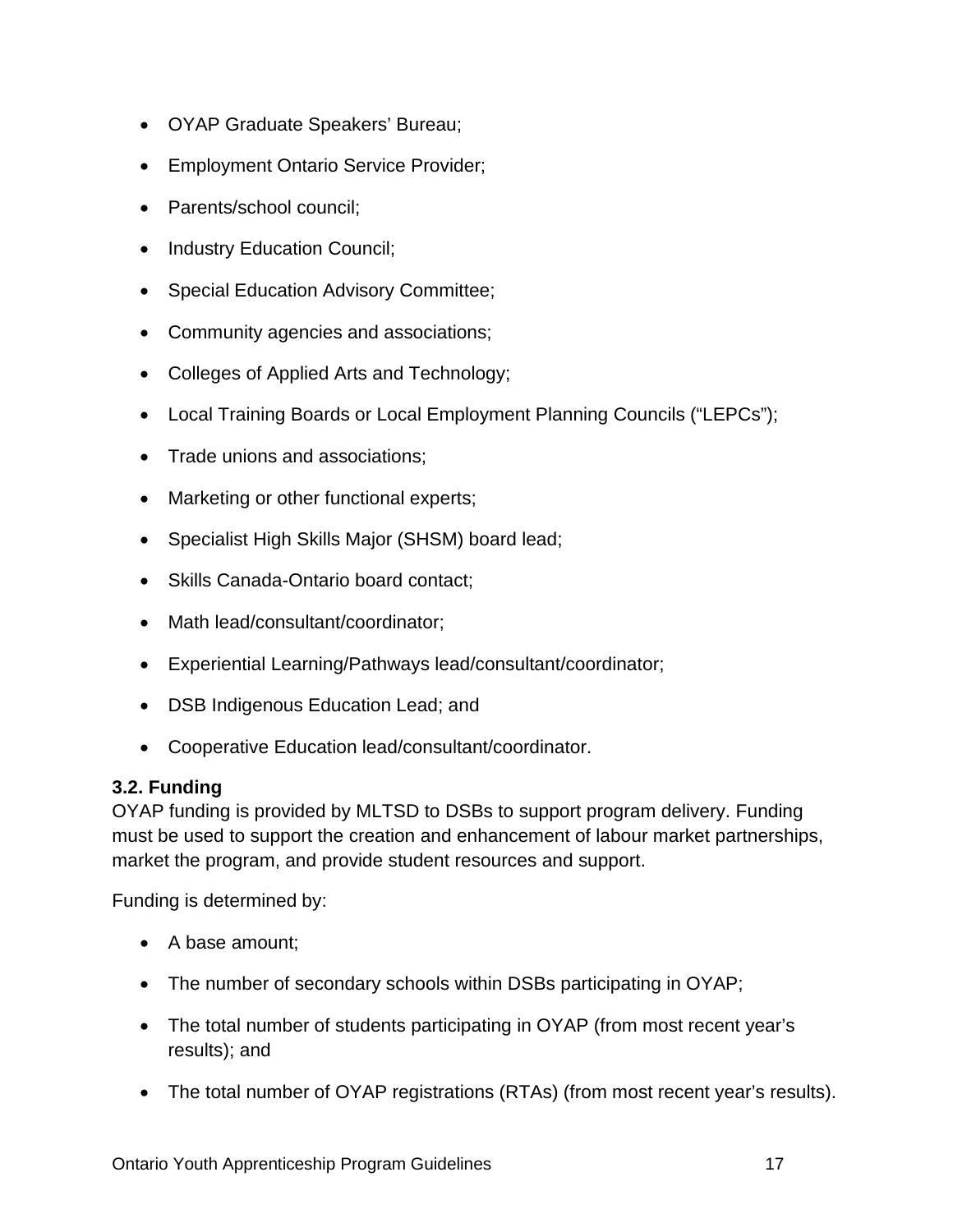A small portion of OYAP funding is allocated to provide resources required for arranging registrations (RTAs), including obtaining signatures on training agreements and coordinating with the local MLTSD office. As described in [Section 3.1.2. District School](#page-13-3)  [Boards \(DSBs\),](#page-13-3) the role of DSBs in registrations is to provide students and their parents with information and support to make informed decisions, and, if students/parents and the employer offering the placement wish to register a training agreement, to facilitate the process.

Although DSBs may allocate a portion of OYAP funding towards the salary of an OYAP Coordinator, the duties of the OYAP Coordinator must be directly related to OYAP. These duties include, but are not limited to:

- Raising awareness of the trades, apprenticeship and OYAP among students, parents and educators;
- Positioning OYAP as part of the apprenticeship pathway;
- Engaging parents in students' career decision-making;
- Helping to arrange potential placements that allow students to gain relevant trade-related learning and experience; and,
- Engaging community partners, employers, unions, and other industry organizations.

## **OYAP funding cannot be used to supplement salaries, administration or other costs related to other programs such as SHSM, SCWI and Cooperative Education.**

For more information on eligible expenditures, the OYAP Audit & Accountability Requirements (AAR) can be found on the [Employment Ontario Partners' Gateway](http://www.tcu.gov.on.ca/eng/eopg/programs/oyap.html) [\(EOPG\).](http://www.tcu.gov.on.ca/eng/eopg/programs/oyap.html)

# <span id="page-17-0"></span>**4. PERFORMANCE MANAGEMENT**

## <span id="page-17-1"></span>**4.1. Performance Measures**

Performance measure are an essential management and accountability tool for the Government of Ontario. Performance information helps to determine which programs and services are providing value and making a measurable difference in Ontario's economies and societies. All DSBs are required to participate in all performance measurement activities undertaken by the ministry.

The following performance measures will be used by the ministry to measure OYAP progress and success:

1. The percentage of total secondary students who enrol as participants in OYAP;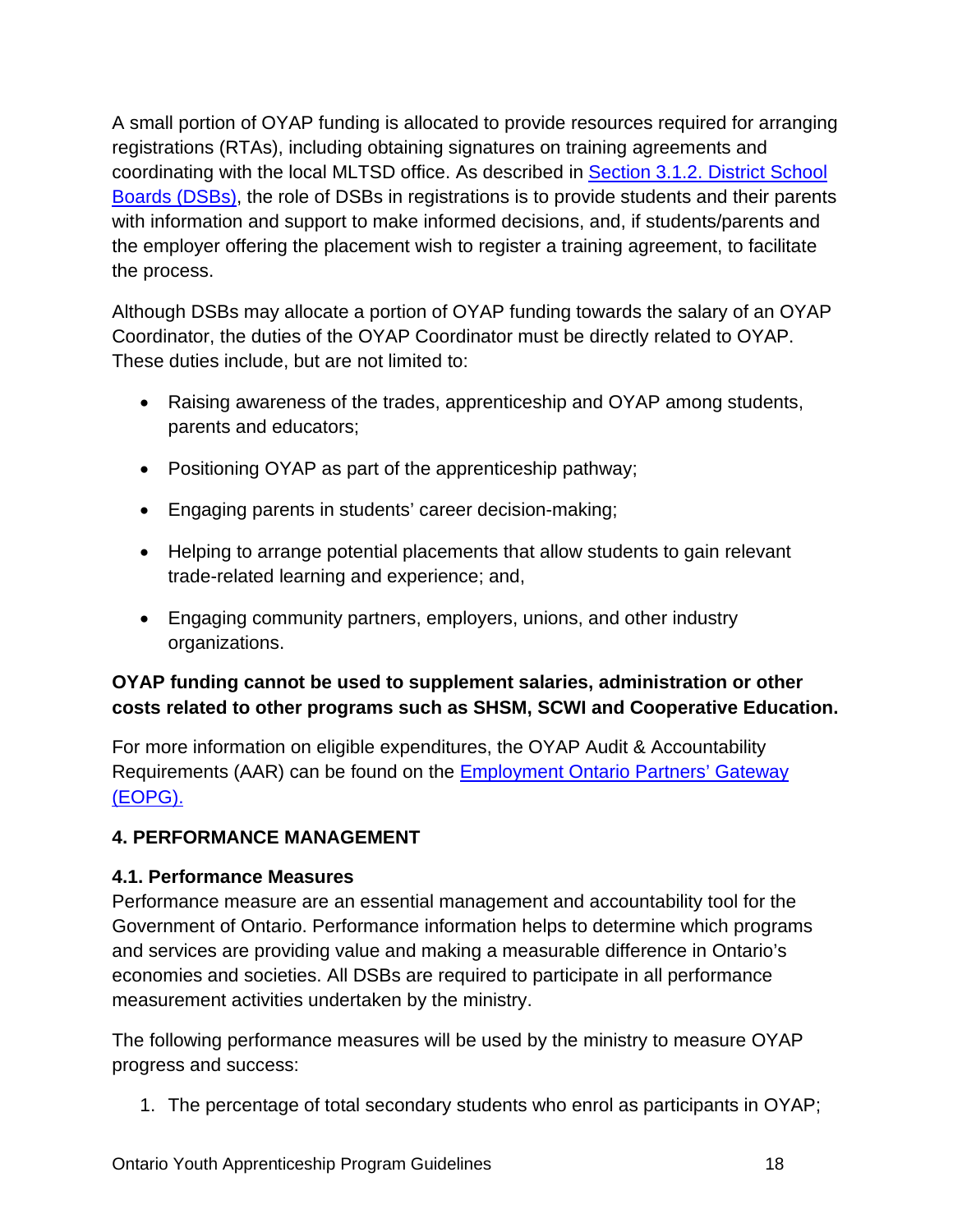- 2. The percentage of OYAP participants who become registered apprentices (i.e. participants with RTAs) while in OYAP;
- 3. The percentage of OYAP participants who complete OYAP (i.e. obtain their OSSD while maintaining status in OYAP);
- 4. The percentage of OYAP participants who have continued as a registered apprentice in an apprenticeship program after graduation and have completed Level 2 of their apprenticeship in-class training; and
- 5. The percentage of OYAP participants who have obtained a Certificate of Apprenticeship ("C of A").

The following performance targets will be used to measure individual DSB progress and success:

- 1. Meets or exceeds the provincial footprint (i.e. percentage) of secondary students participating in OYAP;
- 2. Meets or exceeds the provincial percentage of female secondary school students participating in OYAP in the 14 targeted trades in which women are historically underrepresented (see OYAP business plan template for complete list); and
- 3. Meets or exceeds the provincial percentage of OYAP participants who complete the program.

These performance measures and targets should be used when activities and priorities are planned. Further performance measurement refinements including available data and data collection requirements may be required for continuous improvement such as the collection of new participant profile and performance indicators to capture OYAP's effectiveness in assisting program participants with multiple barriers.

## <span id="page-18-0"></span>**5. ADMINISTRATION**

# <span id="page-18-1"></span>**5.1. Program Assessment**

Each DSB is responsible for evaluating the results of its OYAP activities. Evaluation of the program is required for reporting purposes to MLTSD and to assist the Advisory Committee with making decisions related to program effectiveness, identifying improvement opportunities and revising program delivery.

The DSB must collect and evaluate the following data:

- Evaluate the results of program activities, including:
	- o Communications and marketing activities;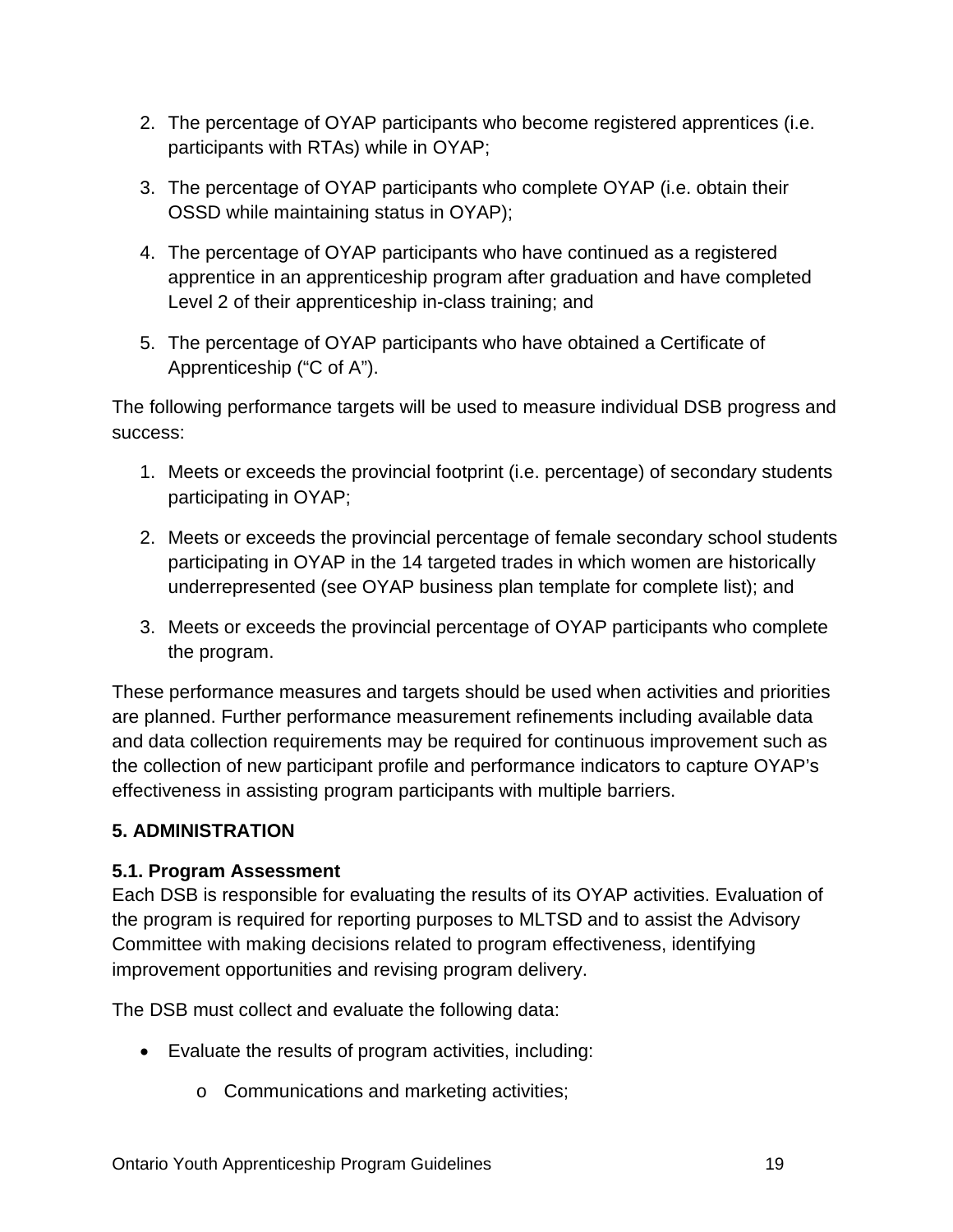- o Professional development activities delivered; and
- o DSB partnerships.
- Evaluate individual DSB's selected performance measures of effectiveness, efficiency, and customer service;
- Track, evaluate and review OYAP exits prior to withdrawing from the program or prior to graduating/leaving secondary school; and,
- Review the following program elements where data are available:
	- o Number of students applying to OYAP;
	- o Number of students completing OYAP;
	- o Number of students leaving OYAP and still completing their OSSD;
	- o Number of students registered as apprentices;
	- o Number of employers actively involved on the Advisory Committee;
	- o Quality of work placement training experiences; and
	- o Percentage of OYAP students who were placed in their preferred trade.

DSBs must ensure they have the current contact information for OYAP participants to carry out monitoring and/or evaluation activities.

If requested by MLTSD, DSBs shall contribute to MLTSD's evaluation and performance management of the program by:

- Contacting OYAP participants on behalf of MLTSD;
- Contacting other stakeholders such as employers on behalf of MLTSD; and
- Participating in evaluation activities conducted by or on behalf of MLTSD including surveys, interviews and discussion groups.

#### <span id="page-19-0"></span>**5.2. Access to Information and Protection of Privacy**

DSBs are responsible for ensuring that the mandatory OYAP Application Form with Notice of Collection and Consent is signed by OYAP participants and their parents/guardians (if required).

DSBs are bound by the [Municipal Freedom of Information and Protection of Privacy Act](https://www.ontario.ca/laws/statute/90m56) (MFIPPA) and MLTSD is bound by the [Freedom of Information and Protection of](https://www.ipc.on.ca/english/Decisions-and-Resolutions/The-Acts/)  [Privacy Act](https://www.ipc.on.ca/english/Decisions-and-Resolutions/The-Acts/) (FIPPA).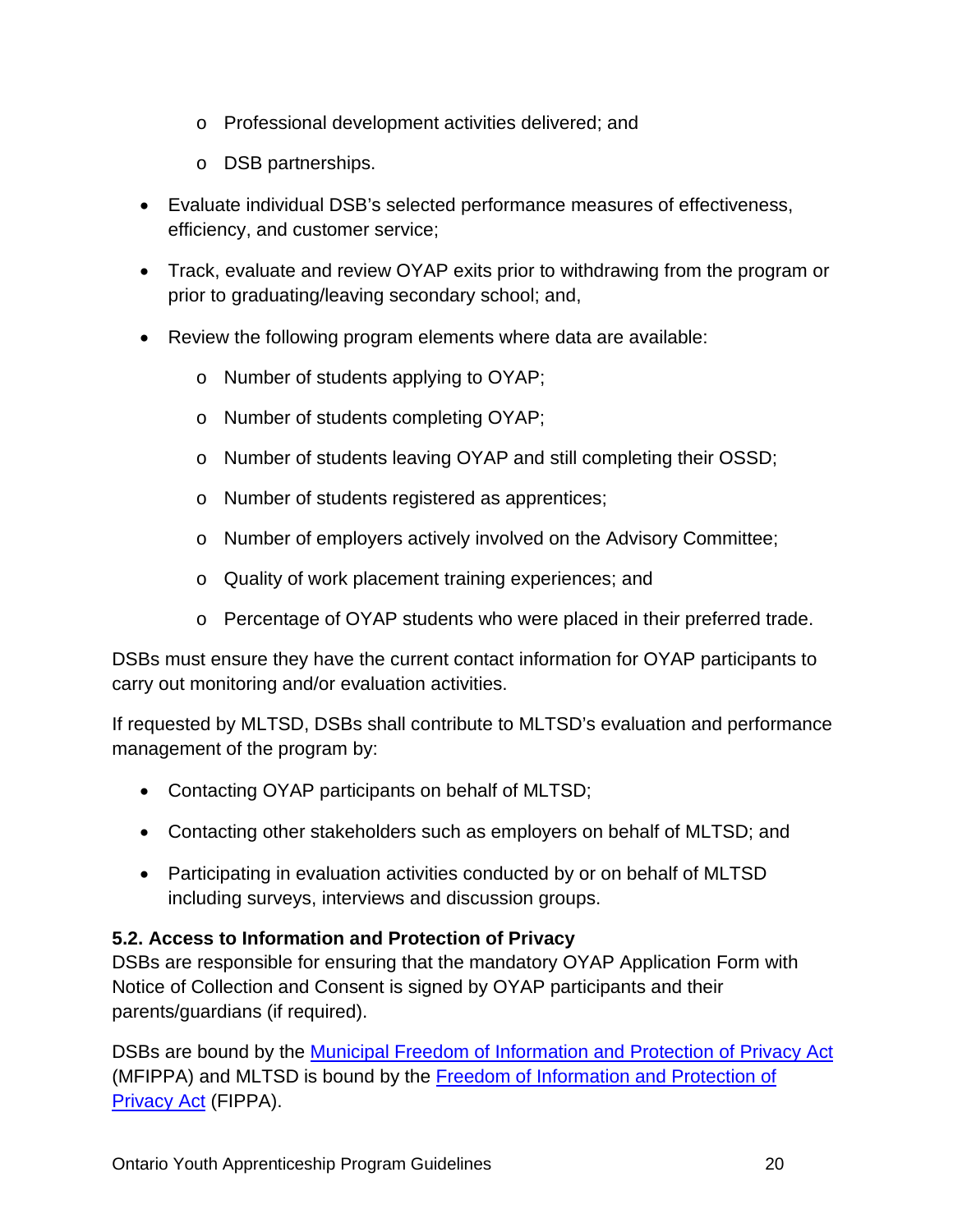# <span id="page-20-0"></span>**5.3. Employment Ontario Partners' Gateway ("EOPG")**

The Employment Ontario Partners' Gateway (EOPG) provides support to partners and agencies delivering Employment Ontario projects or services, such as OYAP, as part of the Employment Ontario network. It provides tools and materials to support the Employment Ontario brand, and employment and training information and services within the Employment Ontario network of service providers.

OYAP guidelines, reporting templates, and other documents are available on the [EOPG](http://www.tcu.gov.on.ca/eng/eopg/programs/oyap.html) site. DSBs are expected to check the EOPG site regularly for updates. Alternatively, DSBs can sign up for an RSS feed to receive notification of new postings.

#### <span id="page-20-1"></span>**5.4. Reporting Requirements**

The following are the reporting requirements as outlined in the TPA:

- An Interim Program Report on activities of the program and progress towards meeting program commitments;
- A Final Program Report with comments on the activities of the program, the achievement of program commitments, successes, and programmatic challenges and how they were addressed; and
- Employment Ontario Information System for Apprenticeship (EOIS-APPR) data entry.

Please refer to the OYAP Audit & Accountability Requirements for financial reporting requirements at [EOPG.](http://www.tcu.gov.on.ca/eng/eopg/programs/oyap.html)

#### <span id="page-20-2"></span>**5.5. Deadline for 2022-23 Business Plans: May 6, 2022**

The deadline for submission of the 2022-23 OYAP Business Plan is May 6, 2022. This supports efficient and effective delivery of services and the need to achieve good accountability practices by having TPAs in place prior to the start of program delivery in September.

## <span id="page-20-3"></span>**5.6. Employment Ontario "Find a Service"**

In order to provide current information about programs and services, DSBs must update "Find a Service" on the **Employment Ontario website** with any changes to their organization contact information as follows:

- Use the link to search for their DSB
- Click on their DSBs record
- Click "Update" for instructions to update their information.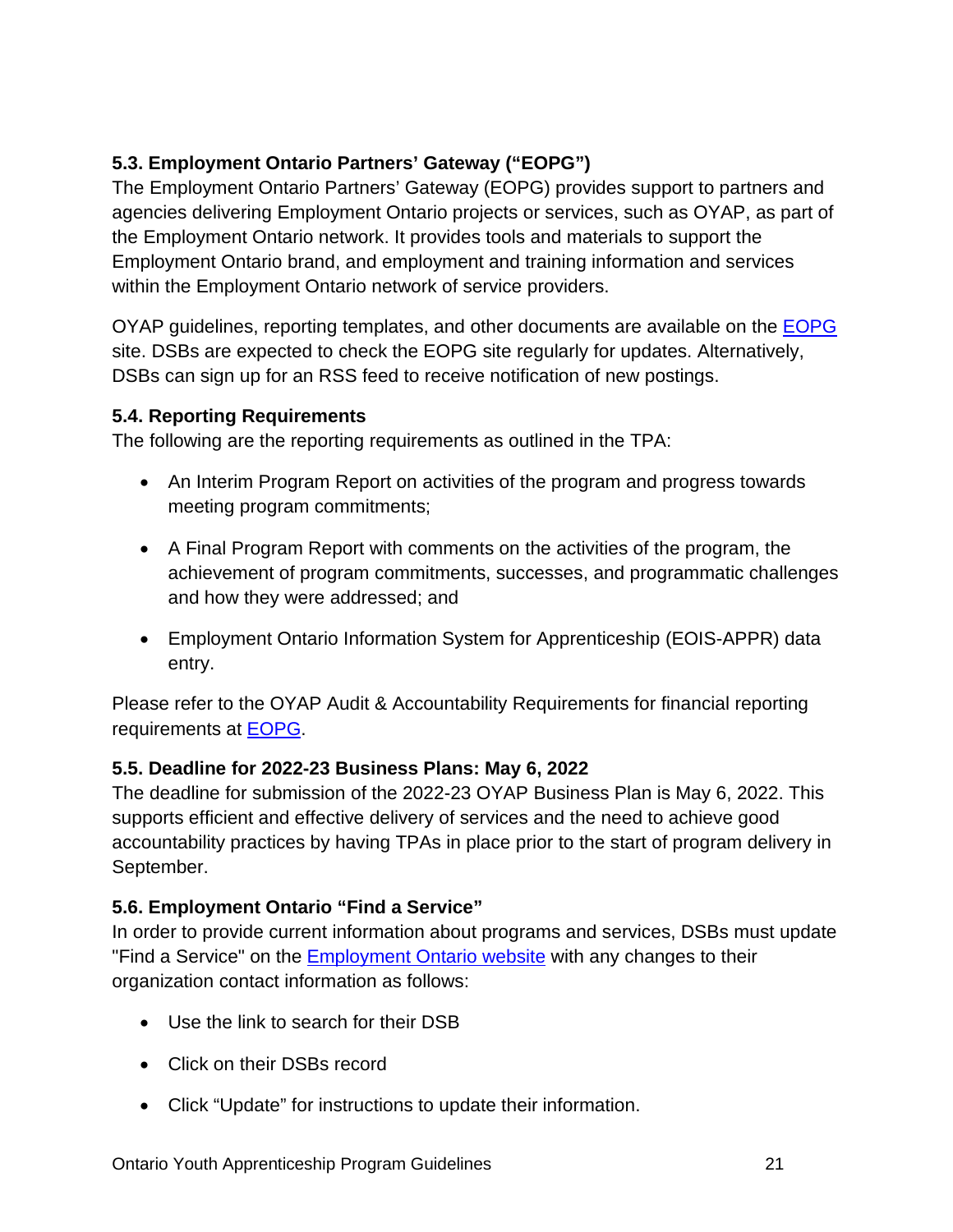#### <span id="page-21-1"></span><span id="page-21-0"></span>**5.7. Procedure for the Addition of OYAP Classes to In-Class Training Plans**

This procedure sets out the process by which DSBs can request MLTSD apprenticeship in-class training for their OYAP apprentices.

- 1. DSBs initiate the addition of OYAP classes at approved apprenticeship TDAs by first discussing them with the lead MLTSD ETC for their DSB.
- 2. Class additions are usually identified as a part of the boards' OYAP planning process and included in their annual OYAP Business Plan submission (as information only) to MLTSD but may be added at other points in the year if necessary.
- 3. For classes to be added the DSB must complete a request form providing the details, rationale, and demonstration of need/support for the proposed class and, if applicable, identifying the other DSBs participating. In-Class Training approvals are valid for one year only.
	- For classes at college TDA campuses, DSBs must use the SCWI in-class training request form available on the **SCWI website**.
	- For classes at non-college TDA campuses, DSBs must use the in-class training [request form](http://www.tcu.gov.on.ca/eng/eopg/publications/oyap-seat-purchase-form-en.pdf) available on the [EOPG.](http://www.tcu.gov.on.ca/eng/eopg/programs/oyap.html)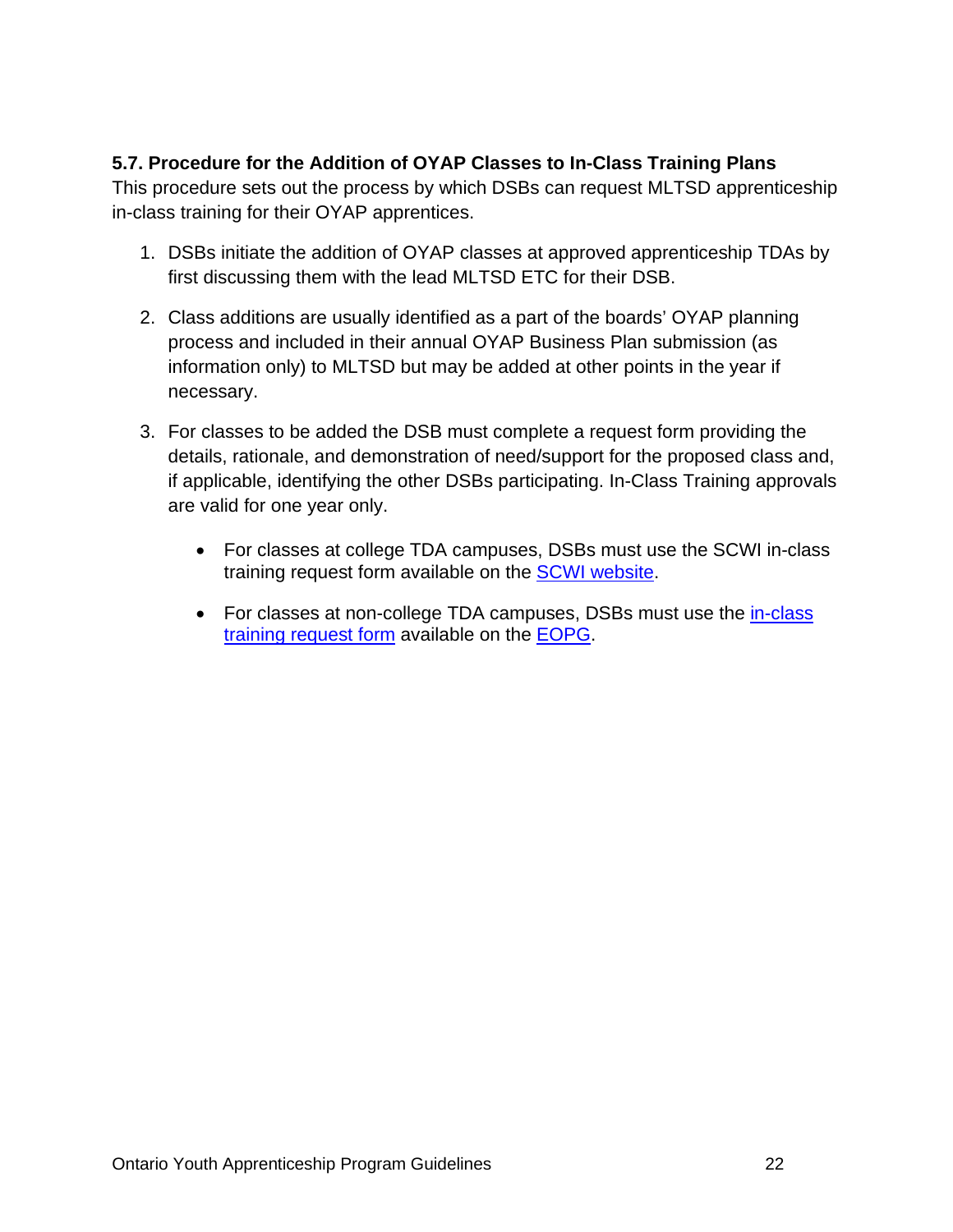#### <span id="page-22-0"></span>**APPENDIX A: Glossary of Terms**

**"Advisory Committee"** means a committee established by the DSB as described in accordance with section 3.1.3 of these the guidelines.

**"Agreement"** means the transfer payment agreement entered into between the Ministry and a particular DSB (Recipient) and includes all of the schedules. The term of the Agreements is from September  $1<sup>st</sup>$  to September  $30<sup>th</sup>$  of the following year.

**"CAAT"** means a College of Applied Arts and Technology.

**"Employer"** means the person or organization providing the cooperative education placement for students in OYAP.

**"EOIS-APPR"** means the Employment Ontario Information System for Apprenticeship which supports the delivery of apprenticeship and certification, case management of clients and reporting of client information to the Ministry of Labour, Training and Skills Development.

**"Exemption Tests"** means an evaluation instrument used to exempt an individual from some or all of the formal instruction requirements (curriculum standard) of their apprenticeship training program.

**"FIPPA"** means the *Freedom of Information and Protection of Privacy Act*, R.S.O. 1990, c. F.13, as amended.

**"Funds"** means the money the Ministry provides to the DSB (Recipient) pursuant to the Agreement.

**"MFIPPA"** means the *Municipal Freedom of Information and Protection of Privacy Act,* R.S.O. 1990, c. M.56, as amended.

**"OSSD"** means Ontario Secondary School Diploma.

**"OYAP"** means the Ontario Youth Apprenticeship Program.

"**OYAP Enrolment"** means a student who is enrolled in OYAP which means that they (and their parents, if required) have completed and signed an OYAP Participant